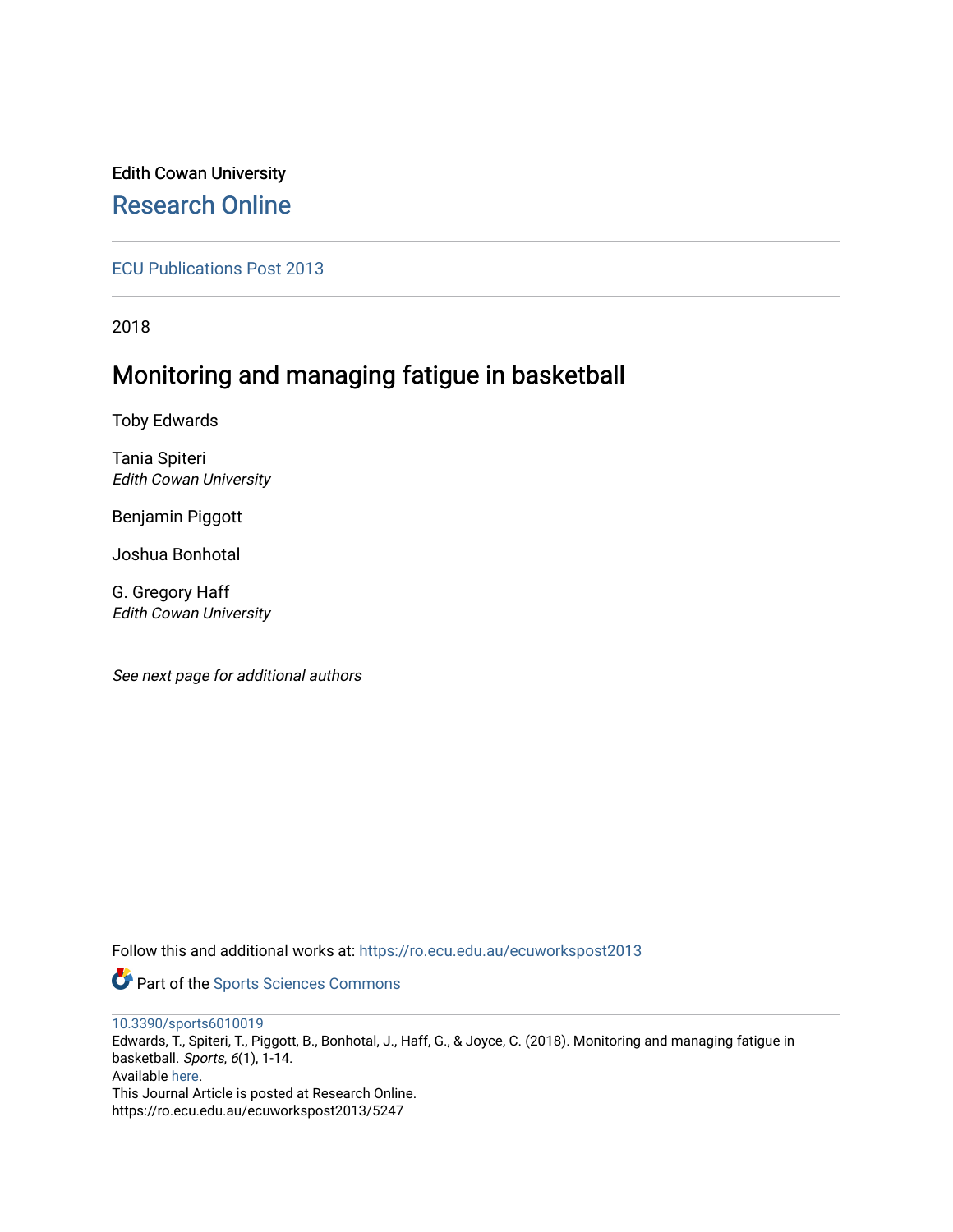## Authors

Toby Edwards, Tania Spiteri, Benjamin Piggott, Joshua Bonhotal, G. Gregory Haff, and Christopher Joyce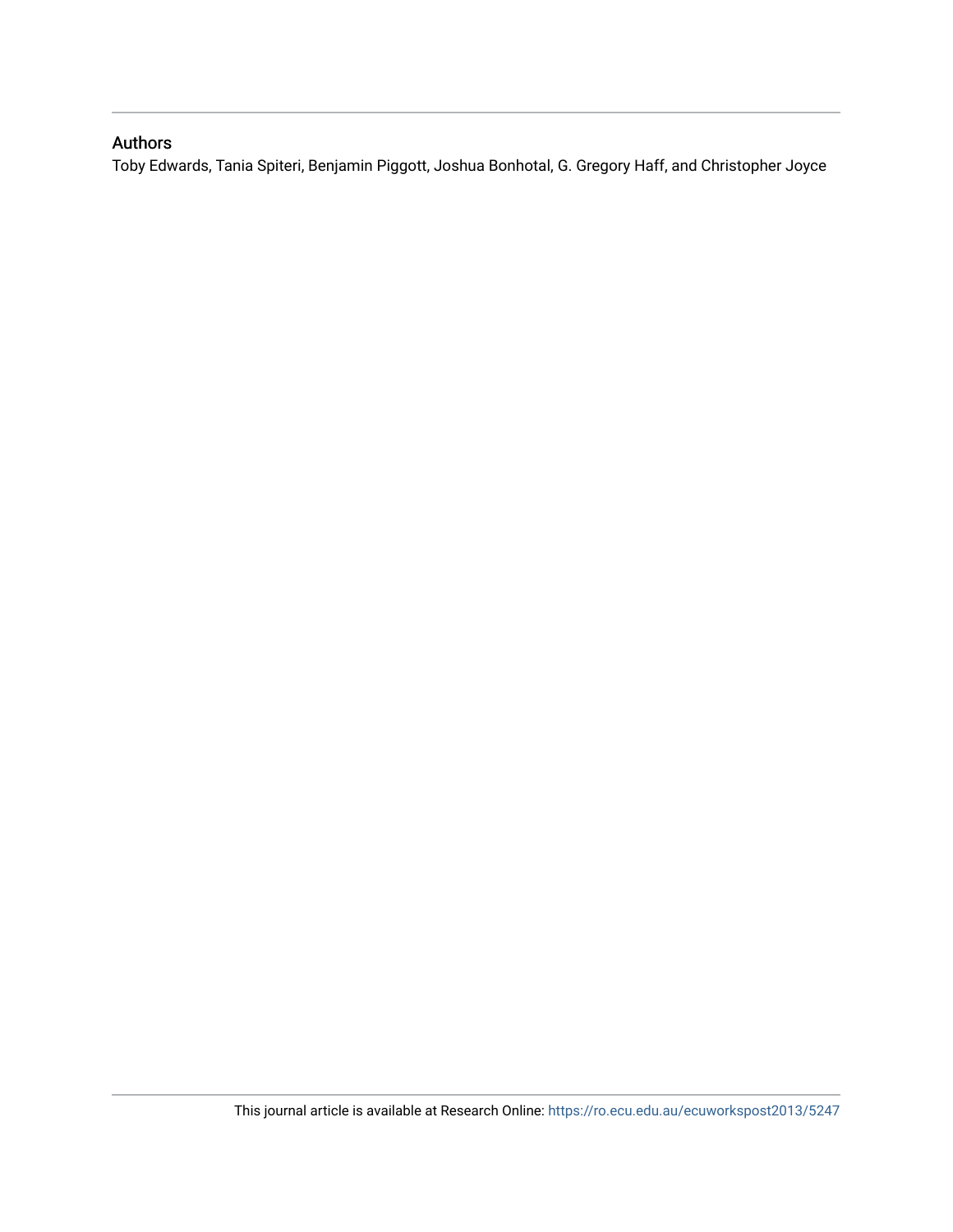



## *Review* **Monitoring and Managing Fatigue in Basketball**

### **Toby Edwards 1,\*, Tania Spiteri 1,2, Benjamin Piggott <sup>1</sup> , Joshua Bonhotal <sup>3</sup> , G. Gregory Haff <sup>2</sup> [ID](https://orcid.org/0000-0002-0676-7750) and Christopher Joyce <sup>1</sup>**

- <sup>1</sup> School of Health Sciences, The University of Notre Dame Australia, Fremantle, WA 6959, Australia; tania.spiteri@nd.edu.au (T.S.); benjamin.piggott@nd.edu.au (B.P.); chris.joyce@nd.edu.au (C.J.)
- <sup>2</sup> Centre for Exercise and Sport Science Research, Edith Cowan University, Perth, WA 6027, Australia; g.haff@ecu.edu.au
- <sup>3</sup> Purdue University, Purdue Sports Performance, West Lafayette, IN 47906, USA; jbonhotal@purdue.edu
- **\*** Correspondence: tobyedwards5@gmail.com; Tel.: +1-765-490-0736

Received: 8 January 2018; Accepted: 22 February 2018; Published: 27 February 2018

**Abstract:** The sport of basketball exposes athletes to frequent high intensity movements including sprinting, jumping, accelerations, decelerations and changes of direction during training and competition which can lead to acute and accumulated chronic fatigue. Fatigue may affect the ability of the athlete to perform over the course of a lengthy season. The ability of practitioners to quantify the workload and subsequent fatigue in basketball athletes in order to monitor and manage fatigue levels may be beneficial in maintaining high levels of performance and preventing unfavorable physical and physiological training adaptations. There is currently limited research quantifying training or competition workload outside of time motion analysis in basketball. In addition, systematic research investigating methods to monitor and manage athlete fatigue in basketball throughout a season is scarce. To effectively optimize and maintain peak training and playing performance throughout a basketball season, potential workload and fatigue monitoring strategies need to be discussed.

**Keywords:** microtechnology; smallest worthwhile change; training load; countermovement jump

### **1. Introduction**

Basketball is an intermittent, court-based team sport comprised of repeated high intensity movements such as change of direction, accelerations and decelerations interspersed with periods of low to moderate intensity activity [\[1\]](#page-11-0). Athletes also perform regular maximal efforts during competition including extensive high intensity shuffling, sprinting and jumping [\[2,](#page-11-1)[3\]](#page-11-2). Research using time motion analysis (TMA) to investigate the competition demands of basketball have revealed that the mean distance covered by female and male athletes was 5–6 km during live playing time across 40 min games [\[1\]](#page-11-0). Physiological traits such as blood lactate and heart rate responses to competition demands reveal athletes are competing at an average physiological intensity above lactate threshold and 85% maximum heart rate [\[1\]](#page-11-0). The competition demands encountered by basketball players suggest that both anaerobic and aerobic energy pathways contribute to energy sources. Basketball also has one of the longest seasons in professional sports. Typically, a professional National Basketball Association (NBA) season consists of 82 games played over six months. If successful, teams can play over 100 games if they make post season play offs. Competitive seasons in Division I collegiate basketball in the United States span five months and include approximately 30 regular season games which is consistent with other semi-professional and professional leagues around the world. The high intensity movement demands and physiological stress on the athletes during competition may accumulate over the pre-season and competitive season and present as signs of fatigue leading to decreased performance output and/or injury [\[4\]](#page-11-3). Combining objective and subjective measures of workload and fatigue provides practitioners such as strength and conditioning coaches and sport scientists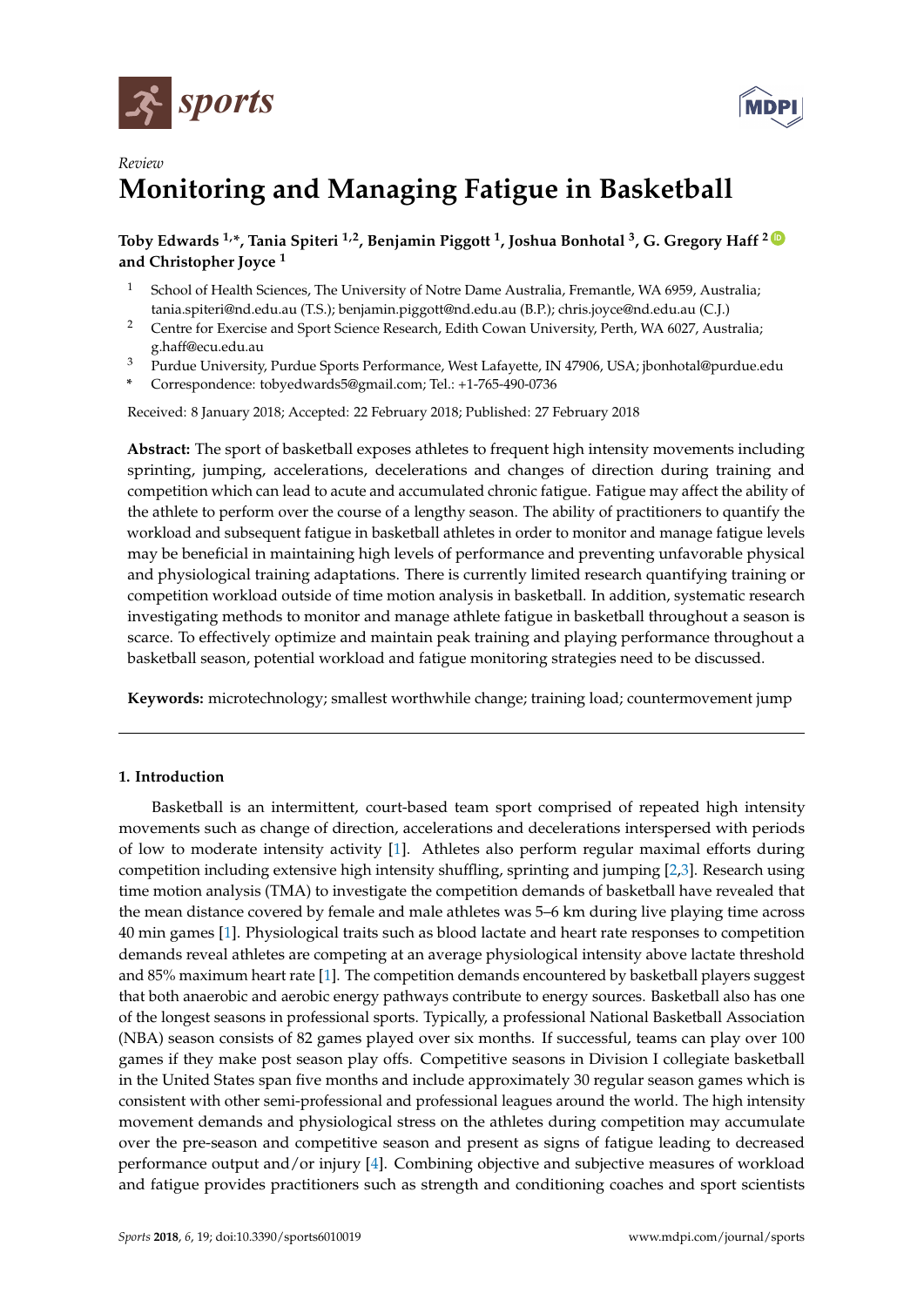with a global picture of how the athlete is responding to the training dose, competition demands and non-training stressors. Early identification and subsequent management of fatigue may prevent detrimental physical and physiological adaptations often associated with injury and enhance athletic performance and player availability [\[5](#page-12-0)[,6\]](#page-12-1).

It is well understood that fatigue can inhibit athletic performance [\[4,](#page-11-3)[7](#page-12-2)[–10\]](#page-12-3), however, conflicting It is well understood that fatigue can inhibit athletic performance [4,7–10], however, conflicting definitions of fatigue make monitoring and measuring the underlying fatigue mechanisms problematic. definitions of fatigue make monitoring and measuring the underlying fatigue mechanisms The two attributes of fatigue that need to be acknowledged are: perceived fatigability, the maintenance of homeostasis and subjective psychological state of the athlete; and performance fatigability, the decline in objective performance measures derived from the capacity of the nervous system and contractile properties of muscles over time  $[11]$  (Figure [1\)](#page-3-0). To align with a recent report  $[11]$ , this review will define fatigue as a symptom where cognitive and physical function is limited by the interaction between perceived fatigability and performance fatigability. These two measures are able to normalize observed fatigue to the demands associated with the sport. For example, athletes who are less fatigable are able to endure a greater amount of workload before reaching a given level of fatigue [\[11\]](#page-12-4). Whilst multiple methods to monitor and manage perceived and performance fatigue in other sports have been investigated such as sprint speed  $[12,13]$  $[12,13]$ , wellness questionnaires  $[14-16]$  $[14-16]$ , biochemical markers  $[17]$  and neuromuscular tests  $[18]$ , there is a lack of research examining the longitudinal use of these methods and practices in basketball. This review aims to provide practitioners with an overview of fatigue monitoring tools and management methods that have been reported in the literature or appear suitable in collegiate or professional basketball.

<span id="page-3-0"></span>

**Figure 1.** Modulating factors of perceived and performance fatigability (Adapted from [11]). **Figure 1.** Modulating factors of perceived and performance fatigability (Adapted from [\[11\]](#page-12-4)).

## **2. Materials and Methods 2. Materials and Methods**

The search strategy used to locate articles included an online search of journal databases The search strategy used to locate articles included an online search of journal databases including PubMed, Web of Science, EBSCO host and Google Scholar. Key terms used in the search included monitoring OR managing AND fatigue OR performance AND basketball. In addition, articles cited in the reference lists of identified journals were manually searched and examined.

### **3. Quantifying Workload 3. Quantifying Workload**

Before managing fatigue, it is important to quantify and understand the training and Before managing fatigue, it is important to quantify and understand the training and competition workload the athlete has completed. Combining the athletes' workload and fatigue measurement will allow practitioners to determine the dose-response relationship and help inform whether the athlete is prepared for competition. Since the physical and physiological adaptations from a training stimulus vary between individuals based on modifiable (strength, aerobic/anaerobic capacity) and non-modifiable (age, gender, anatomy, genetics) factors, it is necessary to monitor the individual dose-response relationship [\[6\]](#page-12-1). For example, a strong correlation was detected in elite European basketball athletes between distance covered in the Yo-Yo intermittent recovery level one test and session rating of perceived exertion (s-RPE) scores during practice  $(r = 0.68)$  [\[19\]](#page-12-11). This suggests that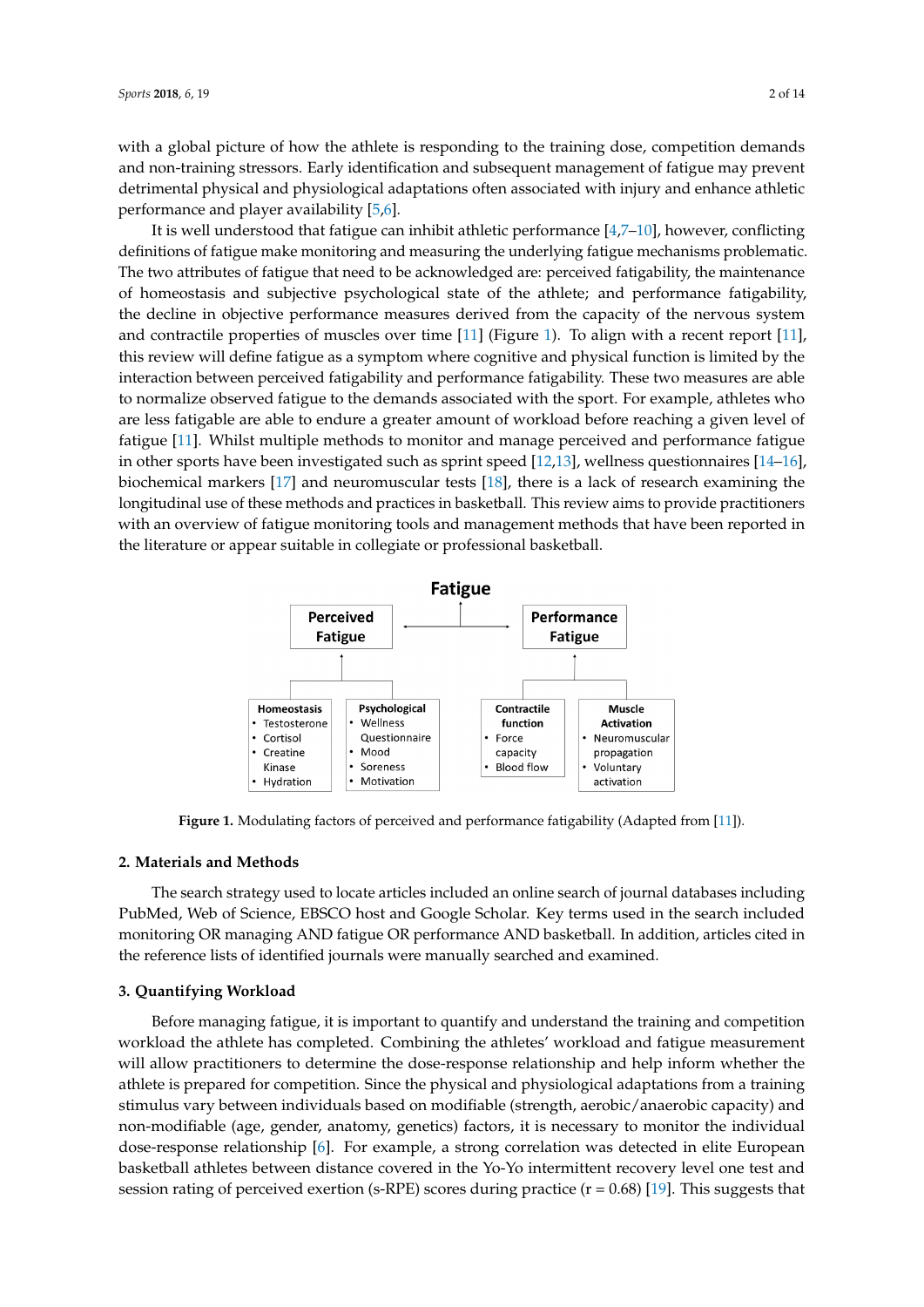assuming athletes achieved equal amount of workload, athletes with an increased aerobic capacity perceive the same training session as being easier than athletes who have a lower aerobic capacity. Currently, TMA and s-RPE are the most common methods to quantify the movement and workload demands in basketball [\[20\]](#page-12-12), however recent advances in technology have allowed microtechnology devices to objectively quantify the external load of athletes in training and competition. A recent review of player monitoring approaches in basketball extensively discusses the advantages and disadvantages of several methods to quantify an athlete's workload [\[20\]](#page-12-12). A unique aspect of this review is that it adds to Fox and colleagues [\[20\]](#page-12-12) review by briefly discussing the findings and results of previous research that has investigated basketball training and/or competition demands using microtechnology or s-RPE.

#### *3.1. Microtechnology*

Microtechnology has become a popular tool for practitioners and researchers to monitor and quantify the physical demands of athletes during training and competition in outdoor field sports such as soccer, rugby league, rugby union and Australian Rules football (AF) [\[21,](#page-12-13)[22\]](#page-12-14). However, quantifying the external demands of basketball using microtechnology is challenging due to several limitations including that the game is played in indoor stadiums, the feasibility of acquiring enough units and the reliability and validity of microtechnology to detect basketball specific movements [\[22\]](#page-12-14). Recently, advances in technology have integrated a number of micro inertial sensors including triaxial accelerometers, gyroscopes and magnetometers into single units commonly referred to as inertial measurement units (IMU) [\[22\]](#page-12-14). These devices have assisted in overcoming some of the previously mentioned limitations that surround quantifying movement demands in basketball training and competition. The IMU provides an array of information that can inform practitioners' decisions on the performance of basketball players in training and competition including the position, direction, velocity, accelerations and decelerations [\[21,](#page-12-13)[22\]](#page-12-14). A recent study used a tri-axial accelerometer with a sample rate of 100 Hz to examine the external demands of common training drills [\[23\]](#page-12-15). Instantaneous data from all 3 axes (x, y and z) were assimilated into a resultant vector through the Cartesian formula  $\sqrt{[(x_n - x_{n-1})^2 + (y_n - y_{n-1})^2 + (z_n - z_{n-1})^2]}$ . Accelerometer Load (AL) for each drill and activity was then calculated by summating the instantaneous change of rates of resultant accelerations over time [\[23\]](#page-12-15). The authors reported full court 3v3 and 5v5 (18.7  $\pm$  4.1; 17.9  $\pm$  4.6 AL/min, respectively) produced greater AL than full court 2v2 and  $4v4$  (14.6  $\pm$  2.8; 13.8  $\pm$  2.5 AL/min, respectively) [\[23\]](#page-12-15). In regards to playing position, the authors reported higher AL for point guards irrespective of training drill. This may represent tactical requirements of the position as smaller players may be required to cover more distance per possession. Another logical reason for guards to have greater AL is that they are able to accelerate easier with less applied force due to lower body mass [\[23\]](#page-12-15). A more recent investigation into training and competition demands of semi-professional basketball players reported significantly higher absolute and relative AL during game based training than competition  $(624 \pm 113 \text{ AL vs. } 449 \pm 118 \text{ AL}$ , ES = 1.54; 6.10  $\pm$  0.77 AL/min vs. 4.35  $\pm$  1.09 AL/min, ES = 2.14 respectively) [\[24\]](#page-12-16). This shows that pre-season training in semi-professional basketball appears to adequately prepare players for competition. The combination of these findings, and the application of IMUs in basketball, may help practitioners improve athletes' conditioning by developing position specific drills, improve training periodization, and provide more accurate drill clarification and description. However, systematic monitoring of external demands using IMUs is still warranted to provide a greater understanding of the suitability and effectiveness of the devices in basketball to quantify basketball activities such as shuffling and jumping.

#### *3.2. Session Rating of Perceived Exertion*

An issue that practitioners are commonly faced with when quantifying an athlete's workload is that the different scale, units and type vary across different training modalities. For example, comparing the load of a resistance training session (sets  $\times$  reps  $\times$  weight) and a court based training session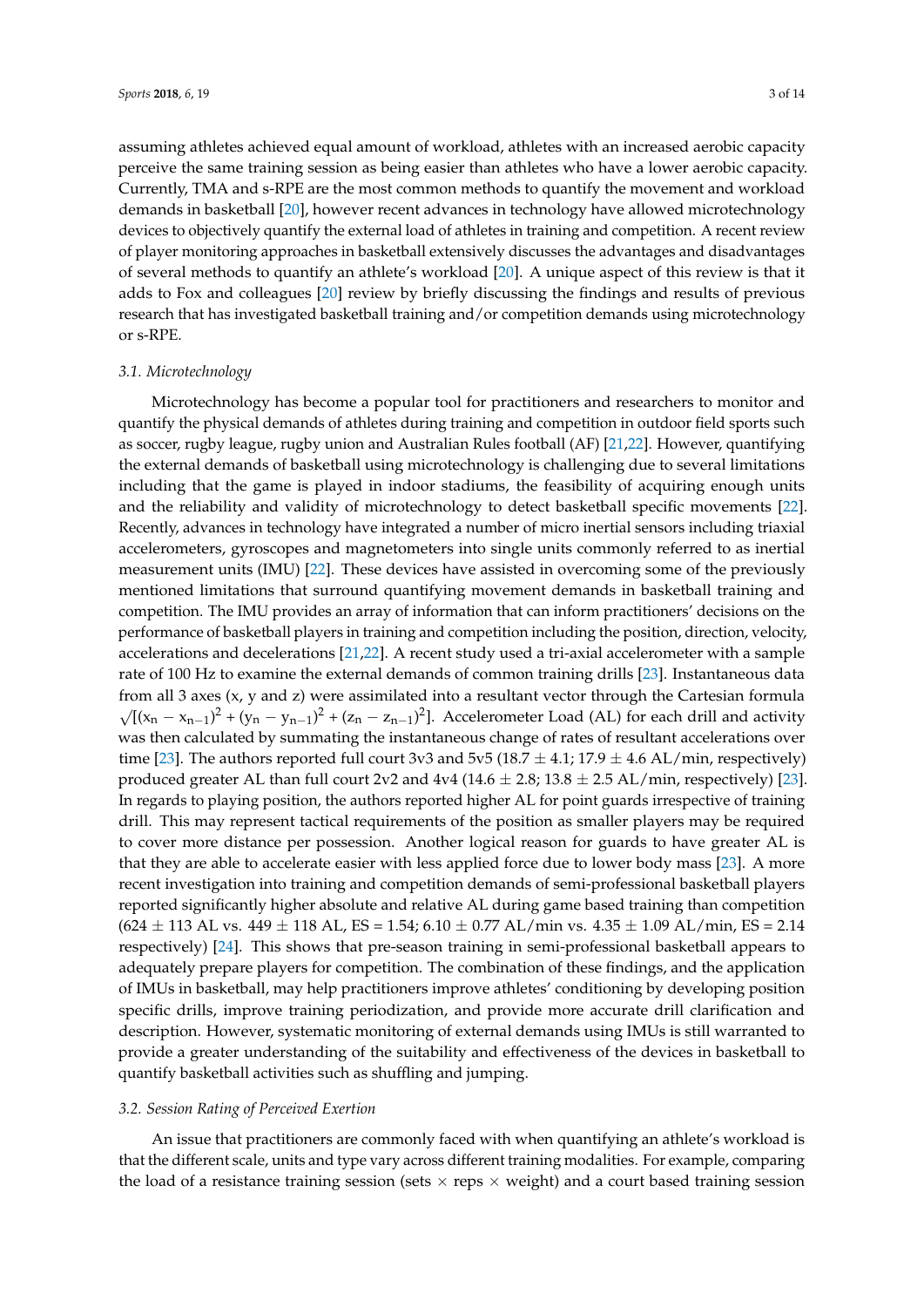(accelerations, decelerations, velocity) is problematic as there is no single objective load monitoring variable for both modalities of training. The simple method of s-RPE can overcome this issue and be used across several training modalities to monitor an athlete's perceived exertion from a particular training session [\[25](#page-12-17)[,26\]](#page-12-18) and longitudinally across an entire season [\[27](#page-13-0)[,28\]](#page-13-1). By using a modified Borg RPE scale ranging from 0 to 10 which represent rest and maximal exertion respectively, athletes can provide a subjective rating of the intensity of a particular training session [\[26\]](#page-12-18). This number is multiplied by the duration in minutes to provide an arbitrary unit of subjective internal training load [\[26\]](#page-12-18). Unlike microtechnology, s-RPE has been widely reported in basketball literature that has investigated internal responses to training and competition [\[3,](#page-11-2)[19](#page-12-11)[,29](#page-13-2)[–32\]](#page-13-3). In elite European basketball weekly s-RPE training load significantly differed between the control week (no game) and those accumulated during 1 or 2 game week microcycles (3334  $\pm$  256 vs. 2928  $\pm$  303 vs. 2791  $\pm$  239 arbitrary units (AU), respectively) [\[19\]](#page-12-11). In addition, authors reported a strong correlation between s-RPE and heart rate based training load model (Edwards' TRIMP) in the same population  $(r = 0.68)$  [\[19\]](#page-12-11). However, s-RPE exhibited a moderate relationship ( $r = 0.49$ ) and low commonality ( $R^2 = 0.24$ ) with accelerometer derived training load in semi-professional Australian basketball players [\[32\]](#page-13-3). This suggests that s-RPE measures different training constructs than external AL. Therefore, it is recommended that practitioners collect both external and internal training load measures such as s-RPE and accelerometer or IMU training load as the intermittent demands and lateral movements required in basketball can increase an athlete's s-RPE by 13–25% when external load is controlled [\[33\]](#page-13-4). S-RPE is non-invasive, simple to calculate and quantify across the length of a basketball season making it an efficient and practical tool to use in both research and practice.

#### **4. Fatigue Monitoring Tools**

A number of different fatigue monitoring tools exist that may assist practitioners in identifying indicators of performance and perceived fatigability in basketball athletes including sprinting ability, vertical jumps, athlete self-report measures (ASRM), heart rate indices and biochemical markers. These fatigue monitoring tools may be beneficial in monitoring athletes' fatigue levels during a long season where accumulation of fatigue may affect player on court performance. Incorporating several fatigue monitoring tools simultaneously may provide practitioners with a global understanding of how athletes are responding to training and non-training stressors. Subsequently, a player's prescribed workload can be altered as necessary.

#### *4.1. Sprinting Ability*

Sprinting is a critical movement performed by all players during basketball training and competition [\[34\]](#page-13-5). Sprint speed has been identified as an important attribute of basketball athletes, specifically 5 m sprint times has exhibited a moderate inverse relationship to playing time ( $r = -0.59$ ) in the NCAA Division II competition [\[35\]](#page-13-6). Conversely, 20 m sprint time demonstrated a weak correlation to total playing time [\[35,](#page-13-6)[36\]](#page-13-7) and basketball specific statistics including points, assists, rebounds, steals and blocks [\[37\]](#page-13-8). Monitoring an athlete's acceleration ability may be a more appropriate method to identify fatigue in basketball athletes in contrast to maximal speed as players rarely sprint the length of the court and therefore do not reach maximal speed in competition [\[34\]](#page-13-5). However, conjecture surrounds the use of sprint assessments as fatigue monitoring tools in previous literature. In rugby league, non-significant changes in 10 and 40 m were reported following six weeks of deliberate overreaching [\[28\]](#page-13-1). Meanwhile, in soccer players, 20 yard (18.3 m) sprint times decreased in starters and not in non-starters during 11 weeks of soccer competition [\[13\]](#page-12-6). Specifically, to basketball 10 m sprint time was decreased up until 24 h post-match (ES = 0.5) in elite European basketball players [\[38\]](#page-13-9). Therefore, monitoring acceleration ability over 5 to 10 m seems promising as a measure of performance fatigability in basketball.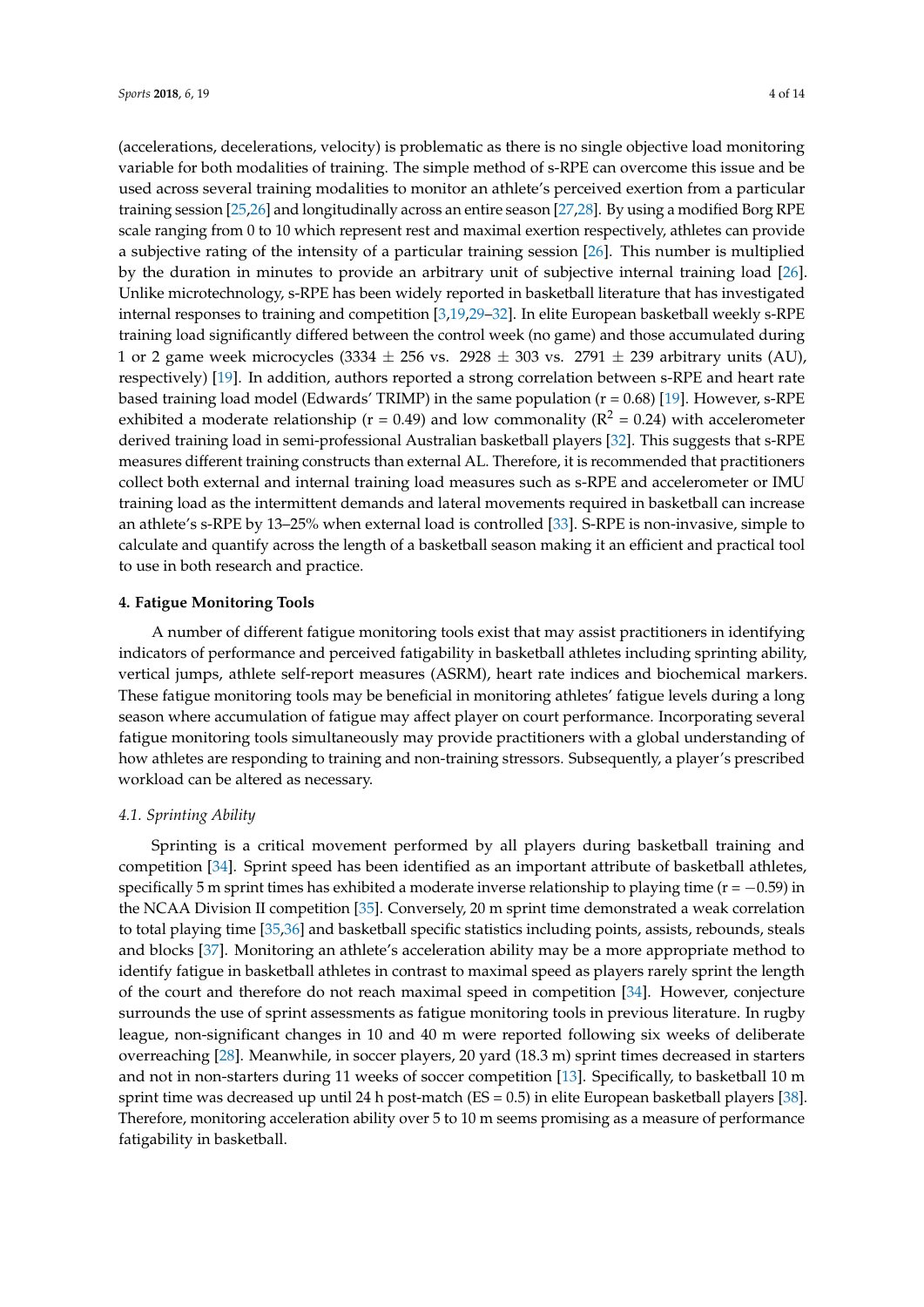#### *4.2. Athlete Self-Report Measures*

A recent survey on fatigue monitoring tools in high performance sport reported a high usage of ASRM across various sports and levels of competition for assessing overall well-being of team sport athletes [\[4\]](#page-11-3). Several ASRM have been used in the literature including the Profile of Athlete Mood States (POMS) [\[39\]](#page-13-10), Daily Analysis of Life Demands of Athletes (DALDA) [\[40\]](#page-13-11), Total Quality Recovery (TQR) [\[41\]](#page-13-12) and the Recovery Stress Questionnaire for Athletes (REST-Q) [\[28\]](#page-13-1). However, to minimize time constraints on athletes, many team sport practitioners prefer shorter, customized versions that can be completed on a daily basis [\[4\]](#page-11-3). The shorter customized ASRM has been shown to be sensitive to daily, weekly and seasonal changes in training load in elite AF and English soccer players [\[14](#page-12-7)[,16](#page-12-8)[,42\]](#page-13-13). Specifically, daily ASRM that included fatigue, sleep quality, stress, mood and muscle soreness significantly associated with daily fluctuations in training load during the pre-season and competitive periods of elite AF and English soccer players respectively [\[16,](#page-12-8)[42\]](#page-13-13). More recently, pre-training subjective ASRM have been suggested to provide practitioners with information on an athlete's capacity to train [\[7](#page-12-2)[,15\]](#page-12-19). For example, in American collegiate football an increase of one unit in muscle soreness (players felt less sore) *z* score led to a trivial 4.4% decrease in s-RPE training load [\[7\]](#page-12-2). In AF, a one unit decrease in wellness *z* score corresponded to 4.9% decrease in player load [\[15\]](#page-12-19). The *z* score indicates how many standard deviations a variable is from the mean and can be calculated using the following formula: *z* score = athlete's score—athlete's mean score/standard deviation (SD) of athlete's score [\[7,](#page-12-2)[8,](#page-12-20)[15\]](#page-12-19). Whilst there is limited research investigating customized ASRM in basketball, the evidence in several other sports suggest that lower pre-training wellness scores may lead to a decrease in external load and an increase in internal load [\[7](#page-12-2)[,9](#page-12-21)[,15](#page-12-19)[,40\]](#page-13-11). Implementing daily ASRM into an athlete monitoring program for basketball athletes may assist practitioners in understanding the perceptual fatigue of athletes, how they are coping with training and competition schedule, and also provide insight into intensity of output expected from an athlete in training.

#### *4.3. Vertical Jumps*

The use of vertical jump performance as a fatigue monitoring tool is also popular in high performance sport to assess lower body strength and power, and the integrity of the musculotendinous pre-stretch, or countermovement stretch shortening cycle (SSC) [\[43](#page-13-14)[,44\]](#page-13-15). More than half of the respondents (54%) in a fatigue monitoring survey reported using vertical jump testing on either a daily, weekly or monthly basis to monitor performance and neuromuscular fatigue [\[4\]](#page-11-3). A variety of offensive and defensive movements are completed by basketball athletes during training and competition including accelerating, decelerating and change of direction that rely heavily on the athletes ability to rapidly transition from eccentric to concentric contraction via the SSC [\[45\]](#page-13-16). Repetitive performance of these movements can result in reduced movement efficiency through neuromuscular and performance fatigue [\[43,](#page-13-14)[44\]](#page-13-15). Several vertical jump protocols have been used to monitor neuromuscular function and the SSC including the drop jump (DJ) and the countermovement jump (CMJ) [\[4,](#page-11-3)[9\]](#page-12-21). In addition, a number of different apparatus have also been used in the literature to monitor vertical jump performance in athletes including a Vertec system (jump and reach) [\[12\]](#page-12-5), contact mats [\[46\]](#page-13-17), force plates [\[18\]](#page-12-10) and linear position transducers [\[45\]](#page-13-16). Many of these protocols and instruments can be administered, analyzed and reported quickly in order to make decisions regarding the athlete's daily or weekly training prescription.

A meta-analysis reported using the average height of multiple CMJs was more sensitive in detecting CMJ fatigue and supercompensation than the maximum CMJ height [\[47\]](#page-13-18). However, conflicting evidence surrounds the use of jump height as the sole fatigue monitoring variable. For example, results from a 3 day elite handball competition demonstrated significant decline in CMJ height [\[48\]](#page-13-19) though no changes in CMJ height were observed in elite rugby sevens players during the final preparation period [\[49\]](#page-13-20). The inconsistent findings surrounding jump height as a global indicator of neuromuscular function and performance fatigue is likely due to its gross representation of several underlying kinematic variables that contribute to CMJ height. These underlying variables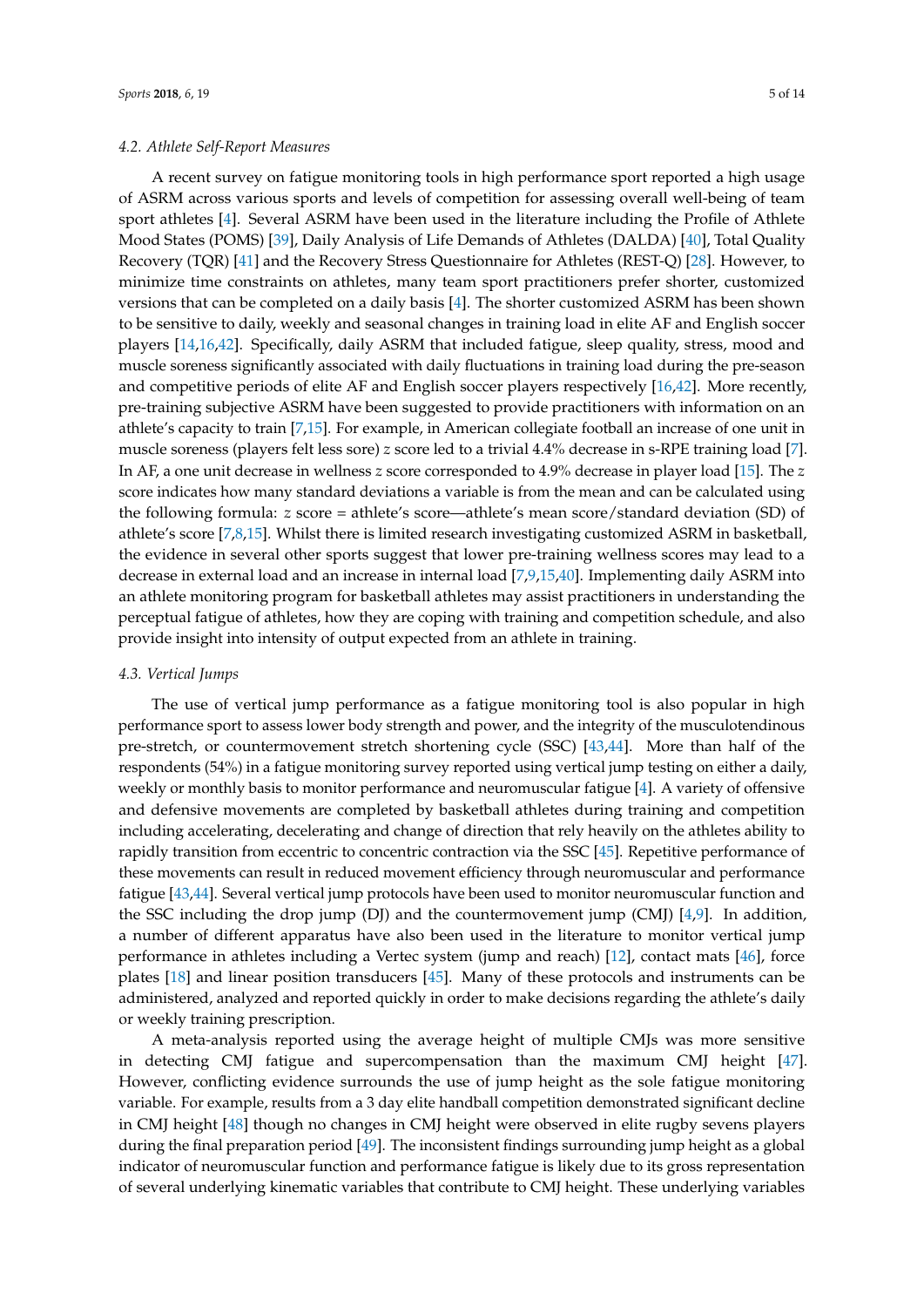that contribute to CMJ height relate to the eccentric and/or concentric phase and may provide a greater insight into the integrity of the SSC, loading strategies and behaviors used to execute a CMJ [\[50\]](#page-14-0). Findings from a study investigating the response of a CMJ following training and competition suggest flight time to contraction time (FT:CT) ratio appears to be a sensitive measure able to detect neuromuscular fatigue in female basketball athletes [\[51\]](#page-14-1). In contrast, basketball players reactive strength index (flight time/contact time) derived from a 40 cm drop jump was not sensitive to detect changes in s-RPE training load during a competitive elite Australian basketball season [\[46\]](#page-13-17). It is difficult to make comparisons between the two findings as they both elicit different loading strategies and behaviors. For example, the CMJ assesses a slow SSC response (contact time >250 ms) whilst the DJ elicits a fast SSC response (contact time <250 ms) [\[46\]](#page-13-17). Despite this, administering vertical jump performance test as fatigue monitoring tools seem promising as high levels of neuromuscular function is critical to vertical jumping capacity, change of direction ability and basketball performance [\[52\]](#page-14-2).

#### *4.4. Heart Rate*

The autonomic nervous system (ANS) is linked with many physiological systems and can potentially identify fatigue and negative training adaptations through alterations in heart rate [\[53\]](#page-14-3). Specifically, several heart rate derived metrics including resting heart rate (RHR) and heart rate variability (HRV) have the potential to provide practitioners with an understanding of how an athlete is responding to fluctuations in training and competition workload. The use of heart rate metrics for monitoring athlete fatigue has been comprehensively reviewed [\[53\]](#page-14-3), therefore the following will provide a brief overview of each variable and the applicability to basketball.

#### 4.4.1. Resting Heart Rate

One of the first signs of overtraining syndrome commonly reported in the literature is an increase in RHR [\[54\]](#page-14-4). However conflicting research exists with some early investigations reporting increased RHR in overreaching athletes and those with overtraining syndrome [\[55\]](#page-14-5), whilst other studies found RHR remained similar in overreaching and normal states [\[56](#page-14-6)[,57\]](#page-14-7). A systematic review of 34 studies investigated whether RHR can be used to determine overreaching in athletes reported moderate increase in RHR after short (<2 weeks) interventions but no difference was found in longer (>2 weeks) interventions [\[54\]](#page-14-4). These findings suggest that the use of RHR to monitor fatigue in basketball athletes may be beneficial during intensive training camps (<2 weeks) and congested fixtures where spikes in workload are common potentially leading to an increase in fatigue. Consequently, including RHR in a longitudinal athlete monitoring system over the length of a season or to monitor non-functional overreaching or over training syndrome may not provide a valid sign of fatigue.

#### 4.4.2. Heart Rate Variability

Research investigating changes in HRV in athletes during heavy training and competition periods has received increased interest due to the high reliability and the ability to capture data over a short period (~60 s) [\[58](#page-14-8)[,59\]](#page-14-9). A common interval period often used as an index of ANS responsiveness is known as the R-R interval, or the time between heart beats. Whilst RHR can remain relatively stable, vagal related time periods can vary substantially [\[59\]](#page-14-9). However, conflicting findings are reported in the literature in relation to the use of HRV as a fatigue monitoring tool. Specifically, HRV has demonstrated sensitivity to changes in workload and performance in individual sports such as weightlifting [\[60\]](#page-14-10), swimming [\[61\]](#page-14-11) and middle-distance running [\[62\]](#page-14-12) with only trivial evidence in team sport athletes [\[9,](#page-12-21)[10\]](#page-12-3). In spite of the support of HRV in individual athletes, a systematic review reported only small effects of overreaching on HRV [\[54\]](#page-14-4). Similarly to RHR, this finding was also limited to short (2 weeks) interventions/overload [\[54\]](#page-14-4). An absence of research in determining the use of HRV in basketball athletes suggest that more research is needed to further clarify its usefulness as a fatigue monitoring tool. In addition, previous research in team sports suggest using caution if including HRV in an athlete monitoring program [\[9,](#page-12-21)[10,](#page-12-3)[54\]](#page-14-4).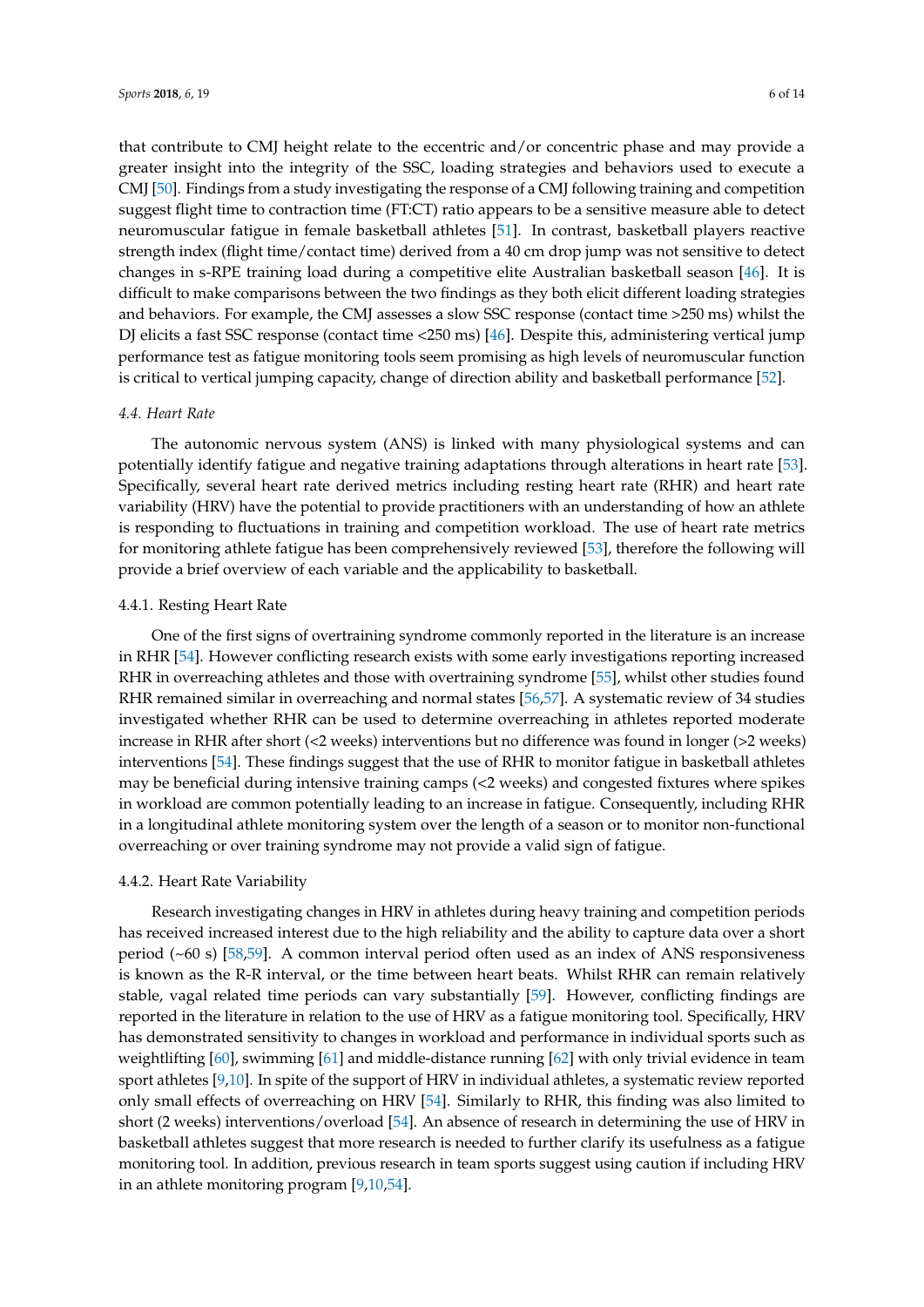#### *4.5. Biochemical Markers*

When prescribing an athlete's workload to optimize training adaptations and avoid inducing further fatigue, it is important to remember that the endocrine system plays an important role [\[63\]](#page-14-13). The most commonly investigated biochemical markers in response to workload are testosterone and cortisol. Testosterone is an anabolic hormone that promotes amino acid incorporation into proteins whilst inhibiting protein breakdown [\[63\]](#page-14-13). Approximately 98% of testosterone is bound to carrier proteins such as sex-hormone-binding globulin (54%) and albumin and other proteins (44%) [\[64\]](#page-14-14). Of importance to practitioners is free testosterone, which is the part of serum testosterone that is available to tissues of the body [\[64\]](#page-14-14). Monitoring free testosterone levels can provide practitioners with an understanding of the anabolic status of the body [\[63\]](#page-14-13). Greater levels of free testosterone have been seen as a result of acute heavy resistance training [\[63\]](#page-14-13). However, conflicting findings have been reported in regards to the effect of training volume on resting free testosterone levels. A short-term investigation found a negative correlation between resting free testosterone levels with increases in training volume [\[65\]](#page-14-15), whilst longitudinal studies have reported no changes in resting levels [\[66\]](#page-14-16).

Cortisol is a catabolic hormone that converts amino acids to carbohydrates when muscle glycogen levels are depleted [\[63\]](#page-14-13). Similar to testosterone, there have been varied reports on the acute response of cortisol to workload with cortisol levels returning to pre-exercise levels within 2 to 3 h after cessation of exercise [\[67\]](#page-14-17) whilst increased levels have also been observed for up to 24 h [\[67\]](#page-14-17). The free testosterone:cortisol (TC) ratio represents the imbalance between anabolic and catabolic state of the athlete or response to workload and has been used as a marker to determine anabolic and catabolic activity during periods of increased workloads [\[66](#page-14-16)[,68,](#page-14-18)[69\]](#page-14-19). During an 11-week training period in female weightlifters a very strong relationship was reported between percentage change in TC ratio and volume load ( $r = -0.83$ ) and training intensity ( $r = -0.72$ ) suggesting concomitant changes in the anabolic to catabolic ratio [\[17\]](#page-12-9). Specifically in regards to athlete monitoring, a decrease of 30% has been attributed towards overtraining with a number of investigations reporting significant relationships between performance and the TC ratio [\[8](#page-12-20)[,66](#page-14-16)[,69\]](#page-14-19). A longitudinal study involving basketball athletes over four consecutive years concluded that an athlete's hormonal status is linked with playing position, with power forwards and small forwards exhibiting the most catabolic state [\[70\]](#page-14-20). Overall, all players presented the most catabolic state in the final third of the regular season [\[70\]](#page-14-20). However, no changes were noted in testosterone, cortisol or TC ratio during a 28 day training camp in elite basketball athletes [\[71\]](#page-14-21).

In addition to testosterone and cortisol, creatine kinase (CK) is also a commonly measured fatigue marker in athletes. The CK enzyme is stored inside muscle cells, however after heavy exercise is often released into the blood reflecting muscle damage [\[8\]](#page-12-20). Hence practitioners are interested in measuring CK levels to determine the level of exercise induced muscle damage. Acute CK responses have been documented in basketball [\[72\]](#page-14-22) with increases following three days of tournament play. Longer investigations have also demonstrated increases in CK levels in team sport and non-team sport athletes. For example, following a six week deliberate overreaching phase in rugby league players, a significant increase in CK levels was observed [\[73\]](#page-14-23). Similar results were reported during six weeks of progressive endurance training in healthy adults [\[74\]](#page-15-0). The above evidence appears appealing for use of CK as a fatigue monitoring tool in basketball; however, large individual variability in resting CK levels exist which can make it problematic to measure change induced by training [\[75\]](#page-15-1). It is recommended that practitioners establish baseline levels for each athlete from a large number of samples in order to understand the degree of variability [\[8\]](#page-12-20).

#### **5. Fatigue Management**

The advantages and disadvantages of the fatigue monitoring tools discussed in this review are outlined in Table [1](#page-9-0) however practitioners can face unique challenges and scenarios depending on the time of year [\[8\]](#page-12-20). For example athletes are required to complete higher training volumes during a training camp or pre-season period. Strength and conditioning practitioners may use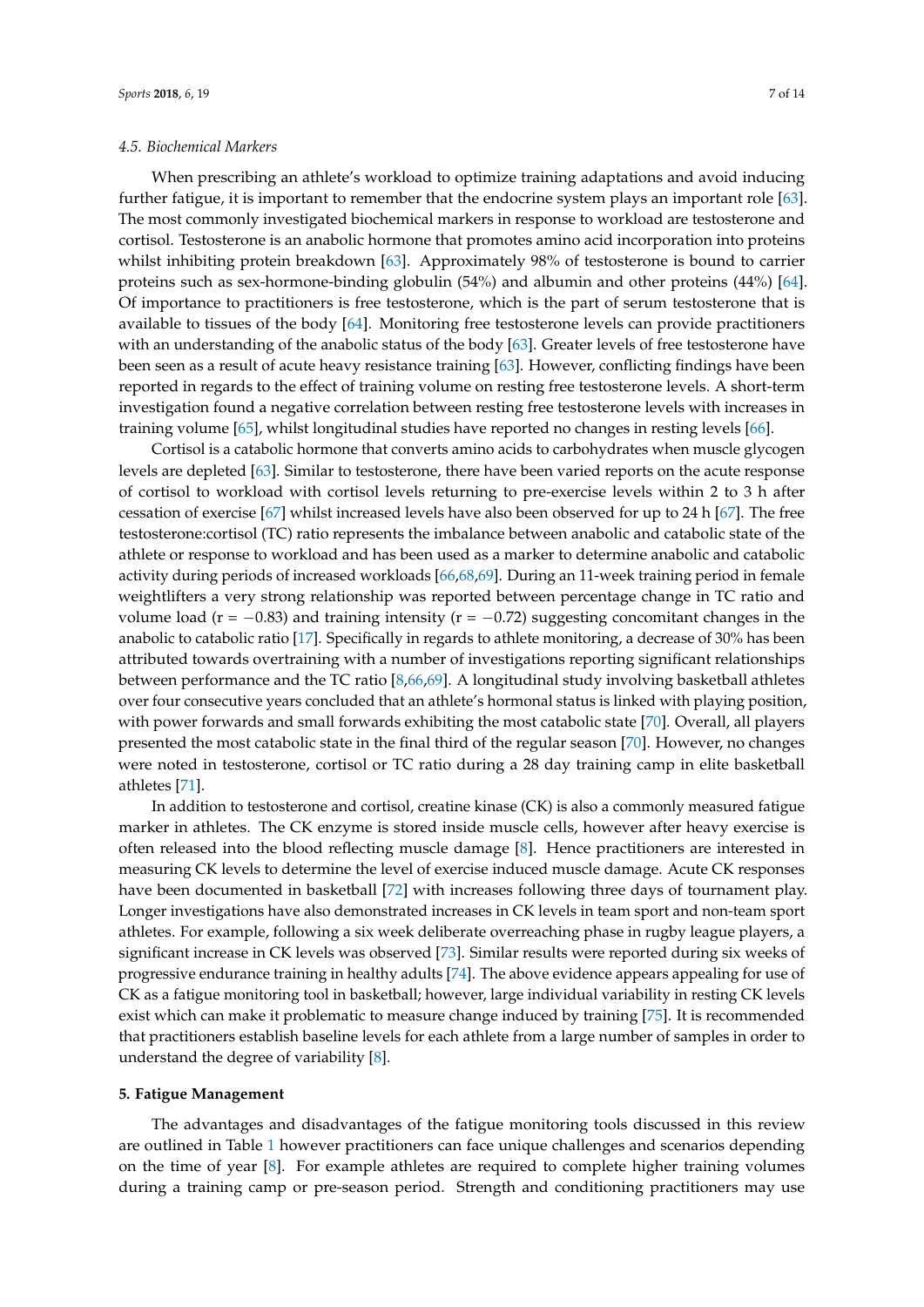different strategies to manage athlete fatigue during this period compared to the competition period. The following sections discuss several methods in which the practitioner can manage athlete fatigue during intensive training camps and the competition period.

<span id="page-9-0"></span>

| <b>Fatigue Monitoring Tool</b>                               | Advantages                                                                                                                                                 | <b>Disadvantages</b>                                                                                                                                                            |
|--------------------------------------------------------------|------------------------------------------------------------------------------------------------------------------------------------------------------------|---------------------------------------------------------------------------------------------------------------------------------------------------------------------------------|
| <b>Vertical Jumps</b>                                        | Easy to administer<br>٠<br>Minimal additional fatigue<br>٠<br>Replicates common athletic movement<br>performed in competition<br>Easily implemented<br>٠   | Lack of motivation to perform maximally<br>No consensus as to which variable is most<br>sensitive to fatigue<br>Limited information regarding cause of<br>performance reduction |
| <b>Wellness Questionnaire</b>                                | No additional fatigue<br>٠<br>Can be completed on a daily basis<br>Easy to administer<br>٠                                                                 | Rely on subjective information<br>Athletes can manipulate data                                                                                                                  |
| <b>Sprint Assessment</b>                                     | Replicates movement performed<br>٠<br>in competition<br>Easily implemented<br>٠<br>Provides information even when athlete<br>٠<br>not in a fatigue state   | May add to existing fatigue<br>Lack of motivation to perform maximally<br>Limited information regarding cause of<br>performance reduction                                       |
| <b>Resting Heart Rate +</b><br><b>Heart Rate Variability</b> | Most accessible physiological measure<br>٠<br>Ability to capture over short period<br>of time                                                              | Valid for short term (<2 weeks)<br>overload only<br>Limited evidence support use in<br>team sports                                                                              |
| <b>Biochemical Markers</b>                                   | Assist in understanding whether athlete is<br>$\bullet$<br>in a catabolic or anabolic state<br>CK levels may help determine level of<br>٠<br>muscle damage | High time, cost and expertise demand for<br>data collection<br>Time consuming analysis and feedback                                                                             |

| Table 1. Advantages and Disadvantages of Fatigue Monitoring Tools. |  |  |  |
|--------------------------------------------------------------------|--|--|--|
|--------------------------------------------------------------------|--|--|--|

#### *5.1. Training Camp*

Typically training camps or pre-season can last from seven weeks in collegiate basketball to only three weeks in the NBA. During this period athletes are exposed to high training loads to physically prepare them for the upcoming season. A challenge that faces strength and conditioning practitioners and coaching staff is the prescription of appropriate training volumes and recovery periods to optimize physiological adaptation and development of technical and tactical skills without the negative effects of high training loads [\[8\]](#page-12-20). Research indicates that players who complete a greater number of training sessions in the pre-season have a reduced injury rate during the competitive season [\[76\]](#page-15-2). Evidence also shows that teams with the lowest injury burdens had greater success in competition [\[77\]](#page-15-3). Whilst basketball training camps are typically shorter than those of other sports such as AF and rugby, it is recommended that strength and conditioning practitioners avoid large spikes (>10%) in workload to avoid increased risk of injury [\[5\]](#page-12-0). Given the shortened training camp in basketball compared to other sports, it is important to assess prior training load history as the off season break generally results in a low training base or chronic workload. A multi-disciplinary approach between sport coaches, strength and conditioning coaches, sport scientists, and athletes may be able to reduce the large spikes in workload period by voluntarily completing more training prior to the training camp, less training at the camp or a combination of both to ensure individual training prescription [\[5\]](#page-12-0). In addition, pairing individual athletes workload with fatigue monitoring tools will provide a global understanding of the dose-relationship and how the athlete is coping with the current workload [\[8\]](#page-12-20). Research studies report that no single fatigue monitoring tool can give a complete picture of an athlete's response to training and recommend using several fatigue monitoring tools across the squad of athletes to inform training and recovery decisions [\[14\]](#page-12-7). An example athlete monitoring system for training camp in basketball is detailed in Table [2.](#page-10-0)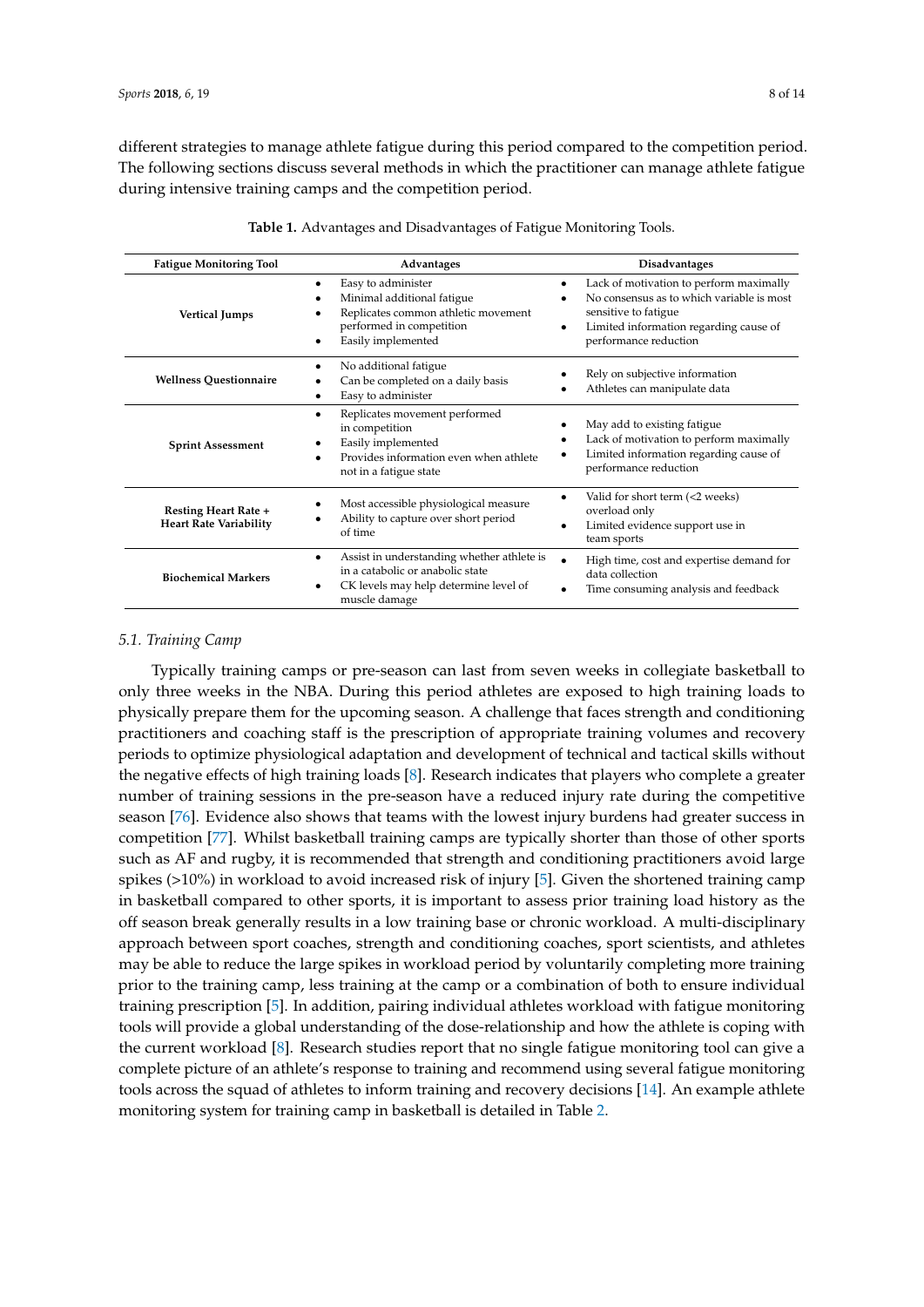<span id="page-10-0"></span>

| <b>Monitoring Tool</b>           | Frequency                    | Purpose                                                | Analysis Method                                                                            | Interpretation                                                                                |
|----------------------------------|------------------------------|--------------------------------------------------------|--------------------------------------------------------------------------------------------|-----------------------------------------------------------------------------------------------|
| Microtechnology<br>(Player Load) | Every court<br>based session | Measure of<br>external load                            | Z-score relative to individual<br>Acute to chronic ratio                                   | $Z$ -score $\leq -1.5$<br>٠<br>Acute to chronic ratio<br>$>1.5$ = increased risk<br>of injury |
| <b>S-RPE</b><br>training load    | Every session                | Measure of<br>internal load                            | Z-score relative to individual<br>Acute to chronic ratio                                   | $Z$ -score $\leq -1.5$<br>Acute to chronic ratio<br>$>$ 1.5 = increased risk<br>of injury     |
| Wellness<br>Ouestionnaire        | Daily                        | Measure of sleep<br>quality, fatigue,<br>soreness etc. | Z-score to baseline measures<br>Smallest meaningful change<br>٠<br>relative to reliability | Z-score $\leq -1.5 \pm \text{on}$<br>٠<br>item = positive or<br>negative change               |
| Countermovement<br>Jump          | Daily                        | Measure of<br>neuromuscular fatigue                    | Z-score to baseline measures<br>Smallest meaningful change<br>٠<br>relative to reliability | $Z$ -score $\leq -1.5$<br>٠<br>If a variable decreases<br>٠<br>greater than the SWC           |
| <b>RHR/HRV</b>                   | Daily                        | Measure of ANS                                         | Z-score to baseline measures                                                               | $Z$ -score $\leq -1.5$                                                                        |
|                                  |                              |                                                        |                                                                                            |                                                                                               |

**Table 2.** Example Monitoring System for a Basketball Training Camp [\[8\]](#page-12-20).

RHR = Resting Heart Rate; HRV = Heart Rate Variability; ANS = Autonomic Nervous System; S-RPE = Session Rating of Perceived Exertion; SWC = Smallest Worthwhile Change.

#### *5.2. Competition Periods*

A concern for practitioners during the competition period of basketball season is the impact of travel and the different turnaround times between matches. This must be considered by practitioners and sport coaches when planning the team's training program. Evidence in rugby league demonstrated that some positions had higher injury rates with longer turnaround times, whilst those in other positions had higher injury rates in shorter turnaround times [\[78\]](#page-15-4). Whilst there is limited research in basketball investigating the effects of travel and different turnaround times, practitioners need to take the positional differences into account as physical demands of training and competition are largely varied [\[23\]](#page-12-15). Quantifying individual athlete's workload and fatigue response can provide practitioners with insight in to how each athlete responds to travel, turnaround times and match load [\[8,](#page-12-20)[78\]](#page-15-4).

In any given week collegiate basketball teams play two games whilst in the NBA teams can play up to five games in a seven day period. Congested fixtures are also prevalent in post-season tournament play in which athletes are required to compete with only 24 h between games [\[8\]](#page-12-20). Evidence suggests higher levels of fatigue and increased injury rates are associated with congested fixtures due to spikes in game load [\[79\]](#page-15-5). Specifically, to basketball, 10 m sprint speed and CMJ height decreased until 24 ( $ES = 0.5$ ) and 48 h ( $ES = 0.6$ ) post-match [\[38\]](#page-13-9). These findings indicate that basketball athletes may need ~24–48 h of recovery post-match before the next intensive practice or match. Implementing fatigue monitoring strategies into daily training sessions such as CMJ and wellness questionnaires in combination with internal and external workload monitoring tools may assist practitioners to inform training and recovery strategies [\[8](#page-12-20)[,38\]](#page-13-9). Longitudinally, athlete monitoring systems provide strength and conditioning practitioners a clearer understanding of scheduling variations and how each athlete responds to certain situations.

#### **6. Interpretation Considerations**

Before basketball practitioners use a fatigue monitoring tool it is important to ascertain the tool's reliability within their population as it has been shown to differ between sports and competition levels [\[8\]](#page-12-20). Several methods of assessing reliability of monitoring tools exist however intraclass correlations (ICC) and coefficient of variation (CV) are most common [\[8\]](#page-12-20). An ICC is used to determine the relationship between repeated tests or monitoring tools. A correlation of 1.0 represents a perfect relationship whilst 0.0 represents no relationship [\[8\]](#page-12-20). The CV refers to the typical error of a variable expressed as a percentage of the athlete's mean. A variable is often considered reliable when the ICC is >0.8 and/or if the CV is <10% [\[9\]](#page-12-21). In addition to establishing the reliability of a particular variable, the smallest worthwhile change (SWC) should also be calculated to allow practitioners to determine the smallest practical change in a fatigue monitoring tool that is important or worthwhile [\[8\]](#page-12-20). To calculate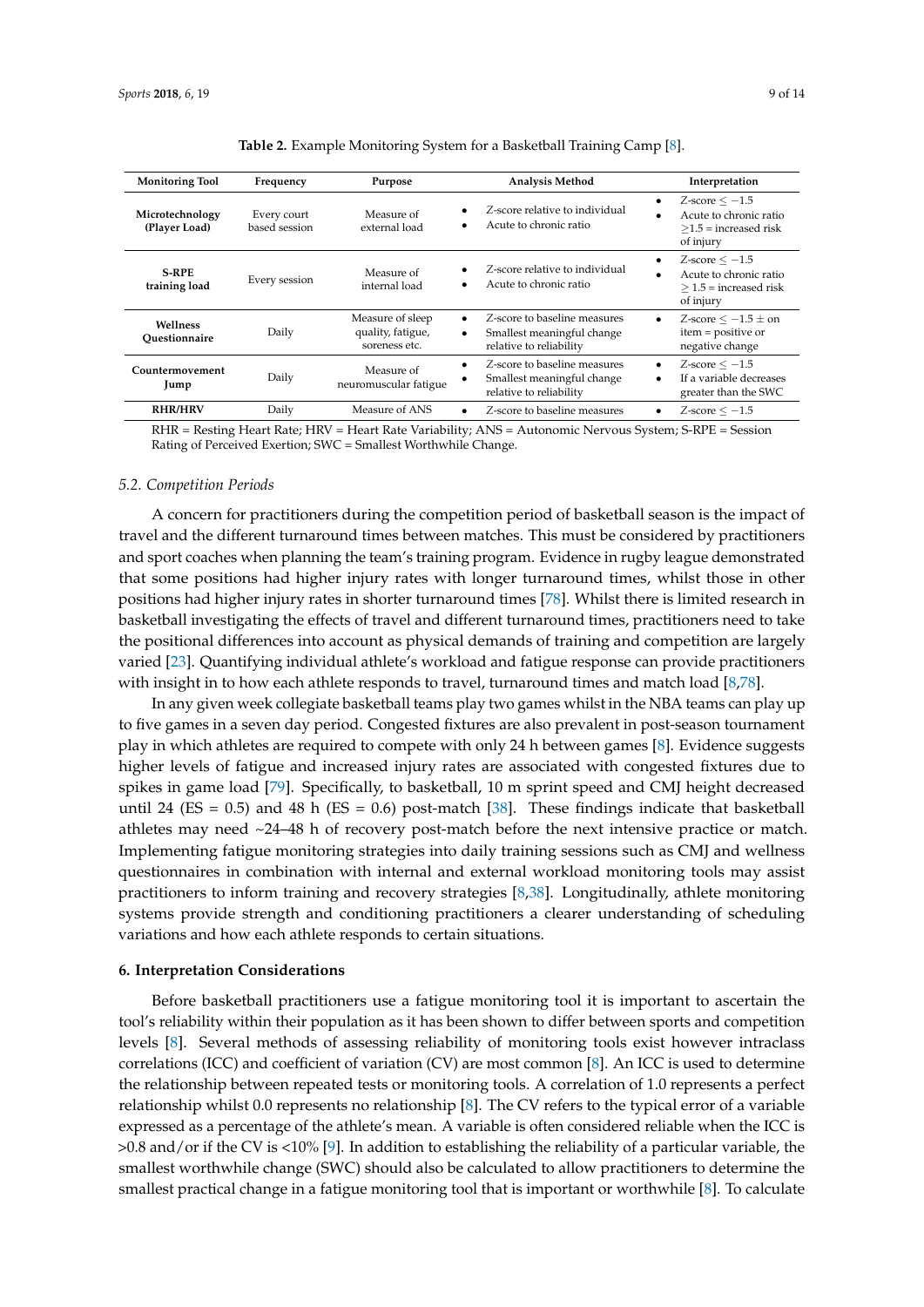the SWC the following formula can be used:  $0.2\times$  between-subject standard deviation [\[8\]](#page-12-20). The SWC should be put into the context of the reliability of the fatigue monitoring tool. For example, for a practitioner to be confident that a change is not due to the noise associated with the test, the SWC should be greater than the CV [\[8\]](#page-12-20). However, it is important to incorporate both the CV and SWC together to determine the reliability and sensitivity of a fatigue monitoring tool variables that express the highest reliability may be too consistent and not sensitive to changes in athletic performance [\[8\]](#page-12-20). In contrast, variables that express poor reliability may be sensitive to fatigue despite having large variations that are greater than the SWC [\[8\]](#page-12-20). Therefore it is necessary that practitioners establishing the above statistics within their population in order to identify when athletes are in a fatigued state.

#### **7. Conclusions**

Basketball athletes playing at a professional or collegiate level participate in demanding pre-seasons to prepare for long playing seasons often coupled with extensive travel schedules. Ultimately this may result in an accumulation of perceptual and/or performance fatigue which could lead to a decrease in playing performance. Therefore, it is important that sport scientists and strength and conditioning practitioners implement appropriate athlete monitoring protocols to: (1) monitor the activity demands of training and competition; (2) monitor athlete fatigue levels; (3) prescribe appropriate recovery sessions; and (4) subsequently adjust and manage the athletes' workloads in order to potentially decrease and prevent high levels of fatigue that may affect playing performance. This review discussed several methods that may be used to quantify workload and athlete fatigue in basketball. However, it is important when practitioners pursue workload and fatigue monitoring tools that they also consider the feasibility, applicability and availability of equipment or resources.

Implementing an athlete monitoring program that includes workload and fatigue monitoring and management in basketball may assist practitioners and sport coaches to prescribe appropriate workloads that optimize training adaptations, decrease accumulated fatigue and allow athletes to perform at their highest level. Many of the discussed workload and fatigue monitoring tools have not been longitudinally investigated in basketball but are supported in several other sporting populations. Caution should be taken when initially implementing them into an athlete monitoring program. However, by implementing several workload and fatigue monitoring methods simultaneously, valuable information on an athlete's global fatigue and general workload trends over the length of a basketball season can be further understood. It should be noted that this review discusses common fatigue monitoring tools and variables reported in the literature that may be applied to monitor workload and fatigue in basketball. Several other methods can also be applied and incorporated in to an athlete monitoring program that may effectively monitor fatigue in basketball players that should also be investigated.

**Author Contributions:** T.E., B.P., T.S. and C.J. conceived and designed the review; T.E. performed the review and wrote the paper; B.P., T.S., J.B., G.G.H. and C.J. provided comments and edited the manuscript. All authors approved the final version of the article.

**Conflicts of Interest:** The authors declare no conflict of interest.

#### **References**

- <span id="page-11-0"></span>1. Stojanović, E.; Stojilijković, N.; Scanlan, A.T.; Dalbo, V.J.; Berkelmans, D.M.; Milanović, Z. The activity demands and physiological responses encountered during basketball match-play: A systematic review. *Sports Med.* **2017**. [\[CrossRef\]](http://dx.doi.org/10.1007/s40279-017-0794-z) [\[PubMed\]](http://www.ncbi.nlm.nih.gov/pubmed/29039018)
- <span id="page-11-1"></span>2. Abdelkrim, N.B.; El Fazaa, S.; El Ati, J. Time-motion analysis and physiological data of elite under-19-year-old basketball players during competition. *Br. J. Sports Med.* **2007**, *41*, 69–75. [\[CrossRef\]](http://dx.doi.org/10.1136/bjsm.2006.032318) [\[PubMed\]](http://www.ncbi.nlm.nih.gov/pubmed/17138630)
- <span id="page-11-2"></span>3. Scanlan, A.; Dascombe, B.; Reaburn, P. A comparison of the activity demands of elite and sub-elite Australian men's basketball competition. *J. Sport Sci.* **2011**, *29*, 1153–1160. [\[CrossRef\]](http://dx.doi.org/10.1080/02640414.2011.582509) [\[PubMed\]](http://www.ncbi.nlm.nih.gov/pubmed/21777151)
- <span id="page-11-3"></span>4. Taylor, K.; Chapman, D.; Cronin, J.; Newton, M.J.; Gill, N. Fatigue monitoring in high performance sport: A survey of current trends. *J. Aust. Strength Cond.* **2012**, *20*, 12–23. [\[CrossRef\]](http://dx.doi.org/10.13140/RG.2.2.36468.55685)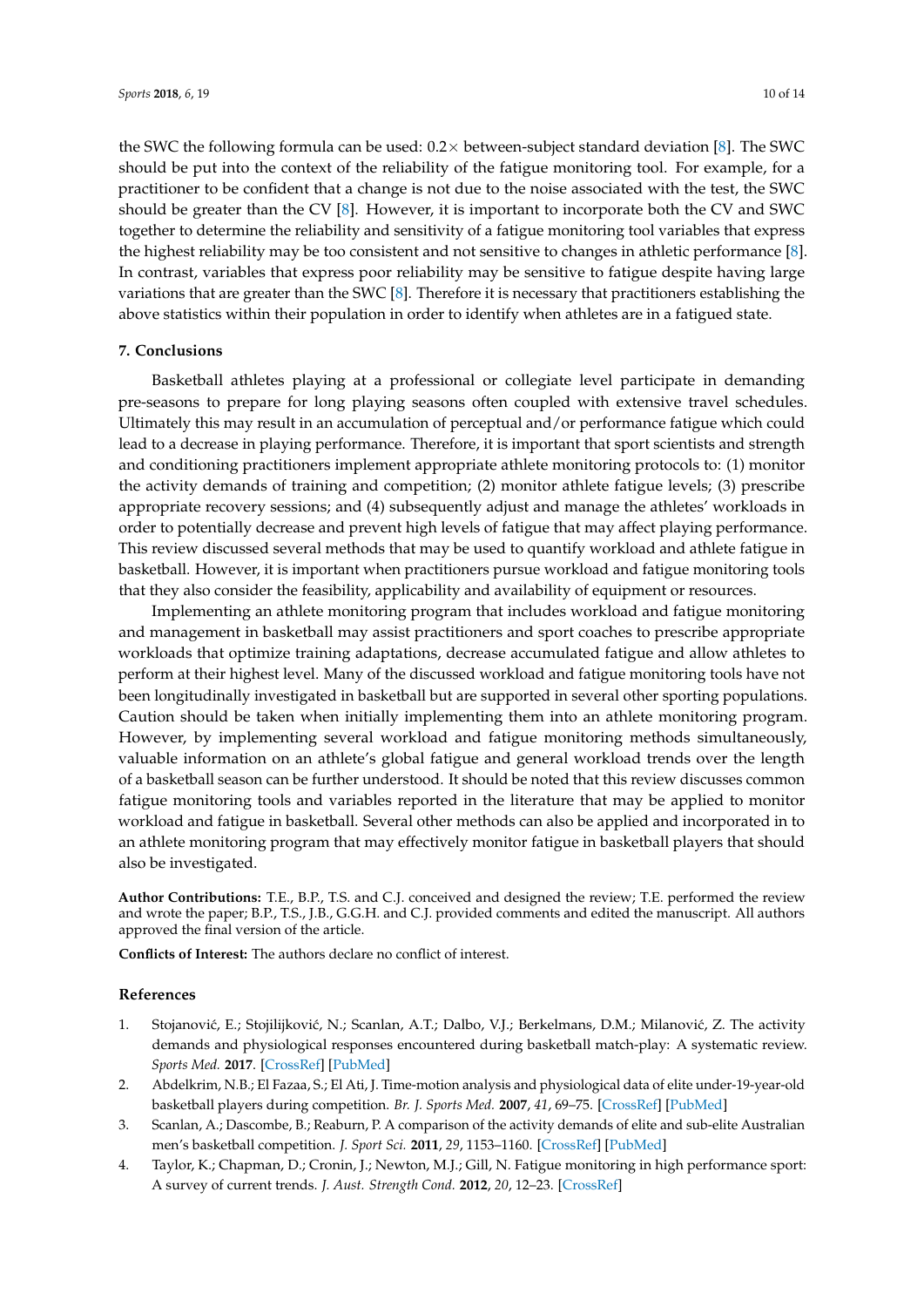- <span id="page-12-0"></span>5. Drew, M.K.; Cook, J.; Finch, C.F. Sports-related workload and injury risk: Simply knowing the risks will not prevent injuries. *Br. J. Sports Med.* **2016**, *50*, 1306–1308. [\[CrossRef\]](http://dx.doi.org/10.1136/bjsports-2015-095871) [\[PubMed\]](http://www.ncbi.nlm.nih.gov/pubmed/27166288)
- <span id="page-12-1"></span>6. Windt, J.; Gabbett, T.J. How do training and competition workloads relate to injury? The workload—injury aetiology model. *Br. J. Sports Med.* **2016**, *51*, 428–435. [\[CrossRef\]](http://dx.doi.org/10.1136/bjsports-2016-096040) [\[PubMed\]](http://www.ncbi.nlm.nih.gov/pubmed/27418321)
- <span id="page-12-2"></span>7. Govus, A.D.; Coutts, A.; Duffield, R.; Murray, A.; Fullagar, H. Relationship between pre-training subjective wellness measures, player load and rating of perceived exertion training load in American college football. *Int. J. Sports Physiol. Perform.* **2017**, *10*, 1–19. [\[CrossRef\]](http://dx.doi.org/10.1123/ijspp.2016-0714)
- <span id="page-12-20"></span>8. McGuigan, M. *Monitoring Training and Performance in Athletes*, 1st ed.; Human Kinetics: Champaign, IL, USA, 2017; pp. 1–201.
- <span id="page-12-21"></span>9. Thorpe, R.T.; Atkinson, G.; Drust, B.; Gregson, W. Monitoring fatigue status in elite team sport athletes: Implications for practice. *Int. J. Sports Physiol. Perform.* **2017**, *12*, 27–34. [\[CrossRef\]](http://dx.doi.org/10.1123/ijspp.2016-0434) [\[PubMed\]](http://www.ncbi.nlm.nih.gov/pubmed/28095065)
- <span id="page-12-3"></span>10. Thorpe, R.T.; Strudwick, A.J.; Buchheit, M.; Atkinson, G.; Drust, B.; Gregson, W. Tracking morning fatigue status across in-season training weeks in elite soccer players. *Int. J. Sports Physiol Perform.* **2016**, *11*, 947–952. [\[CrossRef\]](http://dx.doi.org/10.1123/ijspp.2015-0490) [\[PubMed\]](http://www.ncbi.nlm.nih.gov/pubmed/26816390)
- <span id="page-12-4"></span>11. Enoka, R.M.; Duchateau, J. Translating fatigue to human performance. *Med. Sci. Sports Exerc.* **2016**, *48*, 2228–2238. [\[CrossRef\]](http://dx.doi.org/10.1249/MSS.0000000000000929) [\[PubMed\]](http://www.ncbi.nlm.nih.gov/pubmed/27015386)
- <span id="page-12-5"></span>12. Coutts, A.J.; Reaburn, P.; Piva, T.J.; Rowsell, G.J. Monitoring for overreaching in rugby league players. *Eur. J. Appl. Physiol.* **2007**, *99*, 313–324. [\[CrossRef\]](http://dx.doi.org/10.1007/s00421-006-0345-z) [\[PubMed\]](http://www.ncbi.nlm.nih.gov/pubmed/17219174)
- <span id="page-12-6"></span>13. Kraemer, W.J.; French, D.N.; Paxton, N.J.; Volek, J.S.; Sebastianelli, W.J.; Putukian, M.; Newton, R.U.; Rubin, M.R.; Gomez, A.J.; Vascovi, J.D. Changes in exercise performance and hormonal concentrations over a big ten soccer season in starters and nonstarters. *J. Strength Cond. Res.* **2004**, *18*, 121–128. [\[CrossRef\]](http://dx.doi.org/10.1519/1533-4287(2004)0182.0.CO;2) [\[PubMed\]](http://www.ncbi.nlm.nih.gov/pubmed/14971972)
- <span id="page-12-7"></span>14. Buchheit, M.; Racinais, S.; Bilsborough, J.C.; Bourdon, P.C.; Voss, S.C.; Hocking, J.; Cordy, J.; Mendez-Villanueva, A.; Coutts, A.J. Monitoring fitness, fatigue and running performance during a pre-season training camp in elite football players. *J. Sci. Med. Sport.* **2013**, *16*, 550–555. [\[CrossRef\]](http://dx.doi.org/10.1016/j.jsams.2012.12.003) [\[PubMed\]](http://www.ncbi.nlm.nih.gov/pubmed/23332540)
- <span id="page-12-19"></span>15. Gallo, T.F.; Cormack, S.J.; Gabbett, T.J.; Lorenzen, C.H. Pre-training perceived wellness impacts training output in Australian football players. *J. Sports Sci.* **2016**, *34*, 1445–1451. [\[CrossRef\]](http://dx.doi.org/10.1080/02640414.2015.1119295) [\[PubMed\]](http://www.ncbi.nlm.nih.gov/pubmed/26637525)
- <span id="page-12-8"></span>16. Gastin, P.B.; Meyer, D.; Robinson, D. Perceptions of wellness to monitor adaptive responses to training and competition in elite Australian football. *J. Strength Cond. Res.* **2013**, *27*, 2518–2526. [\[CrossRef\]](http://dx.doi.org/10.1519/JSC.0b013e31827fd600) [\[PubMed\]](http://www.ncbi.nlm.nih.gov/pubmed/23249820)
- <span id="page-12-9"></span>17. Haff, G.G.; Jackson, J.R.; Kawamori, N.; Carlock, J.M.; Hartman, M.J.; Kilgore, J.L.; Morris, R.T.; Ramsey, M.W.; Sands, W.A.; Stone, M.H. Force-time curve characteristics and hormonal alterations during an eleven-week training period in elite women weightlifters. *J. Strength Cond. Res.* **2008**, *22*, 433–446. [\[CrossRef\]](http://dx.doi.org/10.1519/JSC.0b013e31816191be) [\[PubMed\]](http://www.ncbi.nlm.nih.gov/pubmed/18550958)
- <span id="page-12-10"></span>18. Cormack, S.J.; Newton, R.U.; McGuigan, M.R.; Cormie, P. Neuromuscular and endocrine responses of elite players during an Australian rules football season. *Int. J. Sports Physiol. Perform.* **2008**, *3*, 439–453. [\[CrossRef\]](http://dx.doi.org/10.1123/ijspp.3.4.439) [\[PubMed\]](http://www.ncbi.nlm.nih.gov/pubmed/19223670)
- <span id="page-12-11"></span>19. Manzi, V.; D'ottavio, S.; Impellizzeri, F.M.; Chaouachi, A.; Chamari, K.; Castagna, C. Profile of weekly training load in elite male professional basketball players. *J. Strength Cond. Res.* **2010**, *24*, 1399–1406. [\[CrossRef\]](http://dx.doi.org/10.1519/JSC.0b013e3181d7552a) [\[PubMed\]](http://www.ncbi.nlm.nih.gov/pubmed/20386474)
- <span id="page-12-12"></span>20. Fox, J.L.; Scanlan, A.T.; Stanton, R. A review of player monitoring approaches in basketball: Current trends and future directions. *J. Strength Cond. Res.* **2017**, *31*, 2021–2029. [\[CrossRef\]](http://dx.doi.org/10.1519/JSC.0000000000001964) [\[PubMed\]](http://www.ncbi.nlm.nih.gov/pubmed/28445227)
- <span id="page-12-13"></span>21. Cummins, C.; Orr, R.; O'Connor, H.; West, C. Global positioning systems (GPS) and microtechnology sensors in team sports: a systematic review. *Sports Med.* **2013**, *43*, 1025–1042. [\[CrossRef\]](http://dx.doi.org/10.1007/s40279-013-0069-2) [\[PubMed\]](http://www.ncbi.nlm.nih.gov/pubmed/23812857)
- <span id="page-12-14"></span>22. Malone, J.J.; Lovell, R.; Varley, M.C.; Coutts, A.J. Unpacking the black box: Applications and considerations for using GPS devices in sport. *Int. J. Sports Physiol. Perf.* **2016**, *12*, 1–30. [\[CrossRef\]](http://dx.doi.org/10.1123/ijspp.2016-0236) [\[PubMed\]](http://www.ncbi.nlm.nih.gov/pubmed/27736244)
- <span id="page-12-15"></span>23. Schelling, X.; Torres-Ronda, L. Accelerometer load profiles for basketball-specific drills in elite players. *J. Sports Sci. Med.* **2016**, *15*, 585–591. [\[PubMed\]](http://www.ncbi.nlm.nih.gov/pubmed/27928203)
- <span id="page-12-16"></span>24. Fox, J.L.; Stanton, R.; Scanlan, A.T. A comparison of training and competition demands in semiprofessional male basketball players. *Res. Q. Exerc. Sport.* **2018**, *89*, 103–111. [\[CrossRef\]](http://dx.doi.org/10.1080/02701367.2017.1410693) [\[PubMed\]](http://www.ncbi.nlm.nih.gov/pubmed/29334021)
- <span id="page-12-17"></span>25. Foster, C. Monitoring training in athletes with reference to overtraining syndrome. *Med. Sci. Sports Exerc.* **1998**, *30*, 1164–1168. [\[CrossRef\]](http://dx.doi.org/10.1097/00005768-199807000-00023)
- <span id="page-12-18"></span>26. Foster, C.; Florhaug, J.A.; Franklin, J.; Gottschall, L.; Hrovatin, L.A.; Parker, S.; Doleshal, P.; Dodge, C. A new approach to monitoring exercise training. *J. Strength Cond. Res.* **2001**, *15*, 109–115. [\[CrossRef\]](http://dx.doi.org/10.1519/00124278-200102000-00019) [\[PubMed\]](http://www.ncbi.nlm.nih.gov/pubmed/11708692)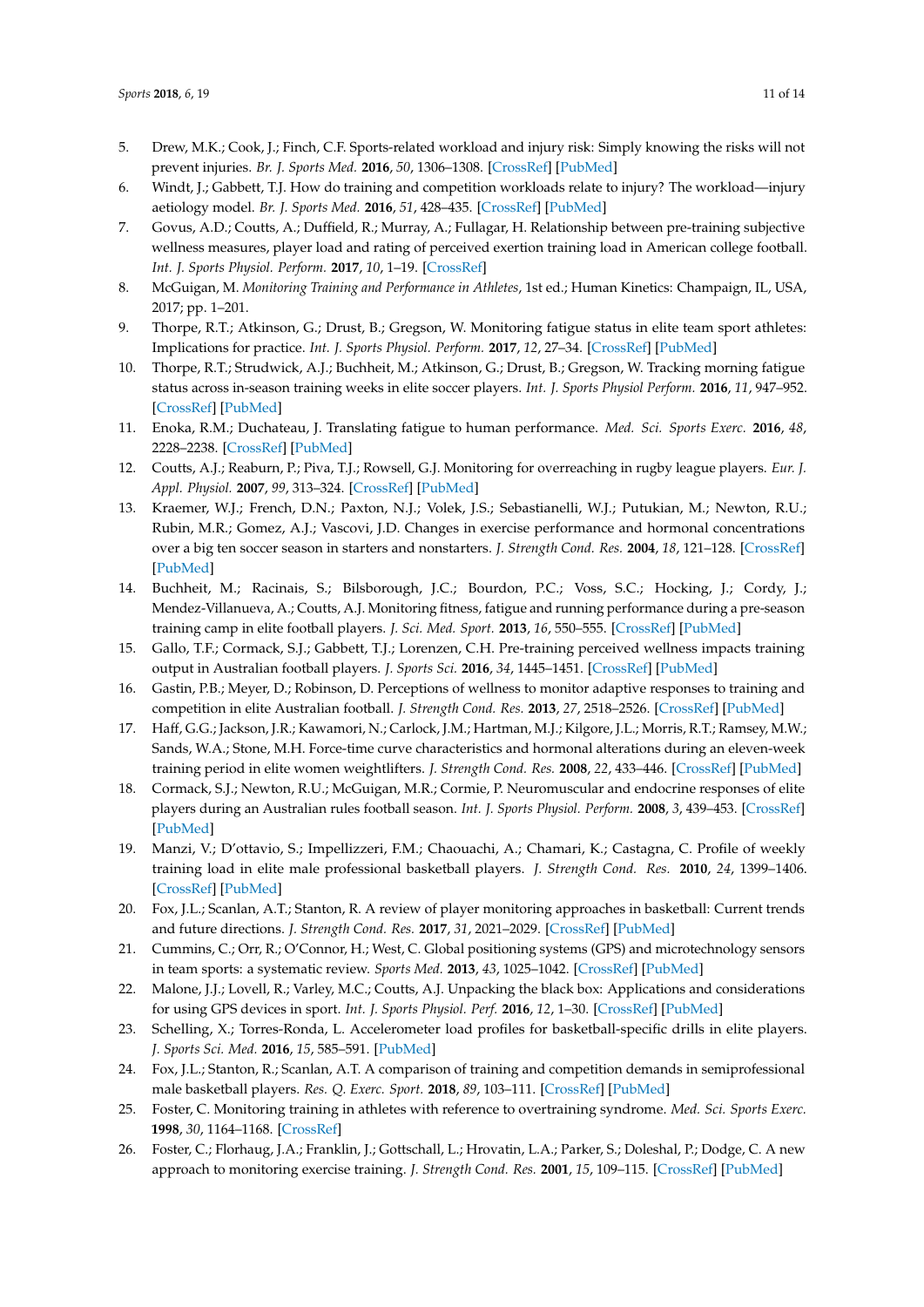- <span id="page-13-0"></span>27. Alexiou, H.; Coutts, A.J. A comparison of methods used for quantifying internal training load in women soccer players. *Int. J. Sports Physiol. Perf.* **2008**, *3*, 320–330. [\[CrossRef\]](http://dx.doi.org/10.1123/ijspp.3.3.320)
- <span id="page-13-1"></span>28. Coutts, A.J.; Reaburn, P. Monitoring changes in rugby league players' perceived stress and recovery during intensified training. *Percept. Mot. Skills* **2008**, *106*, 904–916. [\[CrossRef\]](http://dx.doi.org/10.2466/pms.106.3.904-916) [\[PubMed\]](http://www.ncbi.nlm.nih.gov/pubmed/18712214)
- <span id="page-13-2"></span>29. Klusemann, M.J.; Pyne, D.B.; Hopkins, W.G.; Drinkwater, E.J. Activity profiles and demands of seasonal and tournament basketball competition. *Int. J. Sports Physiol. Perf.* **2013**, *8*, 623–629. [\[CrossRef\]](http://dx.doi.org/10.1123/ijspp.8.6.623)
- 30. Moreira, A.; McGuigan, M.R.; Arruda, A.F.; Freitas, C.G.; Aoki, M.S. Monitoring internal load parameters during simulated and official basketball matches. *J. Strength Cond. Res.* **2012**, *26*, 861–866. [\[CrossRef\]](http://dx.doi.org/10.1519/JSC.0b013e31822645e9) [\[PubMed\]](http://www.ncbi.nlm.nih.gov/pubmed/22289698)
- 31. Montgomery, P.G.; Pyne, D.B.; Minahan, C.L. The physical and physiological demands of basketball training and competition. *Int. J. Sports Physiol. Perf.* **2010**, *5*, 75–86. [\[CrossRef\]](http://dx.doi.org/10.1123/ijspp.5.1.75)
- <span id="page-13-3"></span>32. Scanlan, A.T.; Wen, N.; Tucker, P.S.; Dalbo, V.J. The relationships between internal and external training load models during basketball training. *J. Strength Cond. Res.* **2014**, *28*, 2397–2405. [\[CrossRef\]](http://dx.doi.org/10.1519/JSC.0000000000000458) [\[PubMed\]](http://www.ncbi.nlm.nih.gov/pubmed/24662233)
- <span id="page-13-4"></span>33. Dellal, A.; Keller, D.; Carling, C.; Chaouachi, A.; Wong del, P.; Chamari, K. Physiologic effects of directional changes in intermittent exercise in soccer players. *J. Sterngth Cond Res.* **2010**, *24*, 3219–3226. [\[CrossRef\]](http://dx.doi.org/10.1519/JSC.0b013e3181b94a63) [\[PubMed\]](http://www.ncbi.nlm.nih.gov/pubmed/19996785)
- <span id="page-13-5"></span>34. McInnes, S.; Carlson, J.S.; Jones, C.J.; McKenna, M.J. The physiological load imposed on basketball players during competition. *J. Sports Sci.* **1995**, *13*, 387–397. [\[CrossRef\]](http://dx.doi.org/10.1080/02640419508732254) [\[PubMed\]](http://www.ncbi.nlm.nih.gov/pubmed/8558625)
- <span id="page-13-6"></span>35. Dawes, J.J.; Spiteri, T. Relationship between pre-season testing performance and playing time among NCAA DII basketball players. *Sports Exerc. Med.* **2016**, *2*, 47–54. [\[CrossRef\]](http://dx.doi.org/10.17140/SEMOJ-2-138)
- <span id="page-13-7"></span>36. Hoffman, J.R.; Tenenbaum, G.; Maresh, C.M.; Kraemer, W.J. Relationship between athletic performance tests and playing time in elite college basketball players. *J. Strength Cond. Res.* **1996**, *10*, 67–71. [\[CrossRef\]](http://dx.doi.org/10.1519/1533-4287(1996)0102.3.CO;2)
- <span id="page-13-8"></span>37. McGill, S.M.; Andersen, J.T.; Horne, A.D. Predicting performance and injury resilience from movement quality and fitness scores in a basketball team over 2 years. *J. Strength Cond. Res.* **2012**, *26*, 1731–1739. [\[CrossRef\]](http://dx.doi.org/10.1519/JSC.0b013e3182576a76) [\[PubMed\]](http://www.ncbi.nlm.nih.gov/pubmed/22505125)
- <span id="page-13-9"></span>38. Chatzinikolaou, A.; Draganidis, D.; Avloniti, A.; Karipidis, A.; Jamurtas, A.Z.; Skevaki, C.L.; Tsoukas, D.; Sovatzidis, A.; Theodorou, A.; Kambas, A.; et al. The microcycle of inflammation and performance changes after a basketball match. *J. Sports Sci.* **2014**, *32*, 870–882. [\[CrossRef\]](http://dx.doi.org/10.1080/02640414.2013.865251) [\[PubMed\]](http://www.ncbi.nlm.nih.gov/pubmed/24479464)
- <span id="page-13-10"></span>39. Buchheit, M. Sensitivity of monthly heart rate and psychometric measures for monitoring physical performance in highly trained young handball players. *Int. J. Sports Med.* **2015**, *36*, 351–356. [\[CrossRef\]](http://dx.doi.org/10.1055/s-0034-1385882) [\[PubMed\]](http://www.ncbi.nlm.nih.gov/pubmed/25429552)
- <span id="page-13-11"></span>40. Coutts, A.J.; Slattery, K.M.; Wallace, L.K. Practical tests for monitoring performance, fatigue and recovery in triathletes. *J. Sci. Med. Sport.* **2007**, *10*, 372–381. [\[CrossRef\]](http://dx.doi.org/10.1016/j.jsams.2007.02.007) [\[PubMed\]](http://www.ncbi.nlm.nih.gov/pubmed/17466593)
- <span id="page-13-12"></span>41. Kenttä, G.; Hassmén, P. Overtraining and recovery. *Sports Med.* **1998**, *26*, 1–16. [\[CrossRef\]](http://dx.doi.org/10.2165/00007256-199826010-00001) [\[PubMed\]](http://www.ncbi.nlm.nih.gov/pubmed/9739537)
- <span id="page-13-13"></span>42. Gallo, T.F.; Cormack, S.J.; Gabbett, T.J.; Lorenzen, C.H. Self-reported wellness profiles of professional Australian football players during the competition phase of the season. *J. Strength Cond. Res.* **2017**, *31*, 495–502. [\[CrossRef\]](http://dx.doi.org/10.1519/JSC.0000000000001515) [\[PubMed\]](http://www.ncbi.nlm.nih.gov/pubmed/27243912)
- <span id="page-13-14"></span>43. Komi, P.V. Stretch-shortening cycle: A powerful model to study normal and fatigued muscle. *J. Biomech.* **2000**, *33*, 1197–1206. [\[CrossRef\]](http://dx.doi.org/10.1016/S0021-9290(00)00064-6)
- <span id="page-13-15"></span>44. Nicol, C.; Avela, J.; Komi, P.V. The stretch-shortening cycle. *Sports Med.* **2006**, *36*, 977–999. [\[CrossRef\]](http://dx.doi.org/10.2165/00007256-200636110-00004) [\[PubMed\]](http://www.ncbi.nlm.nih.gov/pubmed/17052133)
- <span id="page-13-16"></span>45. Legg, J.; Pyne, D.B.; Semple, S.; Ball, N. Variability of jump kinetics related to training load in elite female basketball. *Sports* **2017**, *5*, 85. [\[CrossRef\]](http://dx.doi.org/10.3390/sports5040085)
- <span id="page-13-17"></span>46. Markwick, W. Training Load Quantification in Professional Australian Basketball and the Use of the Reactive Strength Index as a Monitoring Tool. Master's Thesis, Edith Cowan University, Perth, Australia, 2015.
- <span id="page-13-18"></span>47. Claudino, J.G.; Cronin, J.; Mezencio, B.; McMaster, D.T.; McGuigan, M.; Tricoli, V.; Amadio, A.C.; Serrao, J.C. The countermovement jump to monitor neuromuscular status: A meta-analysis. *J. Sci. Med. Sport.* **2017**, *20*, 397–402. [\[CrossRef\]](http://dx.doi.org/10.1016/j.jsams.2016.08.011) [\[PubMed\]](http://www.ncbi.nlm.nih.gov/pubmed/27663764)
- <span id="page-13-19"></span>48. Ronglan, L.; Raastad, T.; Børgesen, A. Neuromuscular fatigue and recovery in elite female handball players. *Scand. J. Med. Sci. Sports.* **2006**, *16*, 267–273. [\[CrossRef\]](http://dx.doi.org/10.1111/j.1600-0838.2005.00474.x) [\[PubMed\]](http://www.ncbi.nlm.nih.gov/pubmed/16895532)
- <span id="page-13-20"></span>49. Gibson, N.E.; Boyd, A.J.; Murray, A.M. Countermovement jump is not affected during final competition preparation periods in elite rugby sevens players. *J. Strength Cond. Res.* **2016**, *30*, 777–783. [\[CrossRef\]](http://dx.doi.org/10.1519/JSC.0000000000001156) [\[PubMed\]](http://www.ncbi.nlm.nih.gov/pubmed/26332780)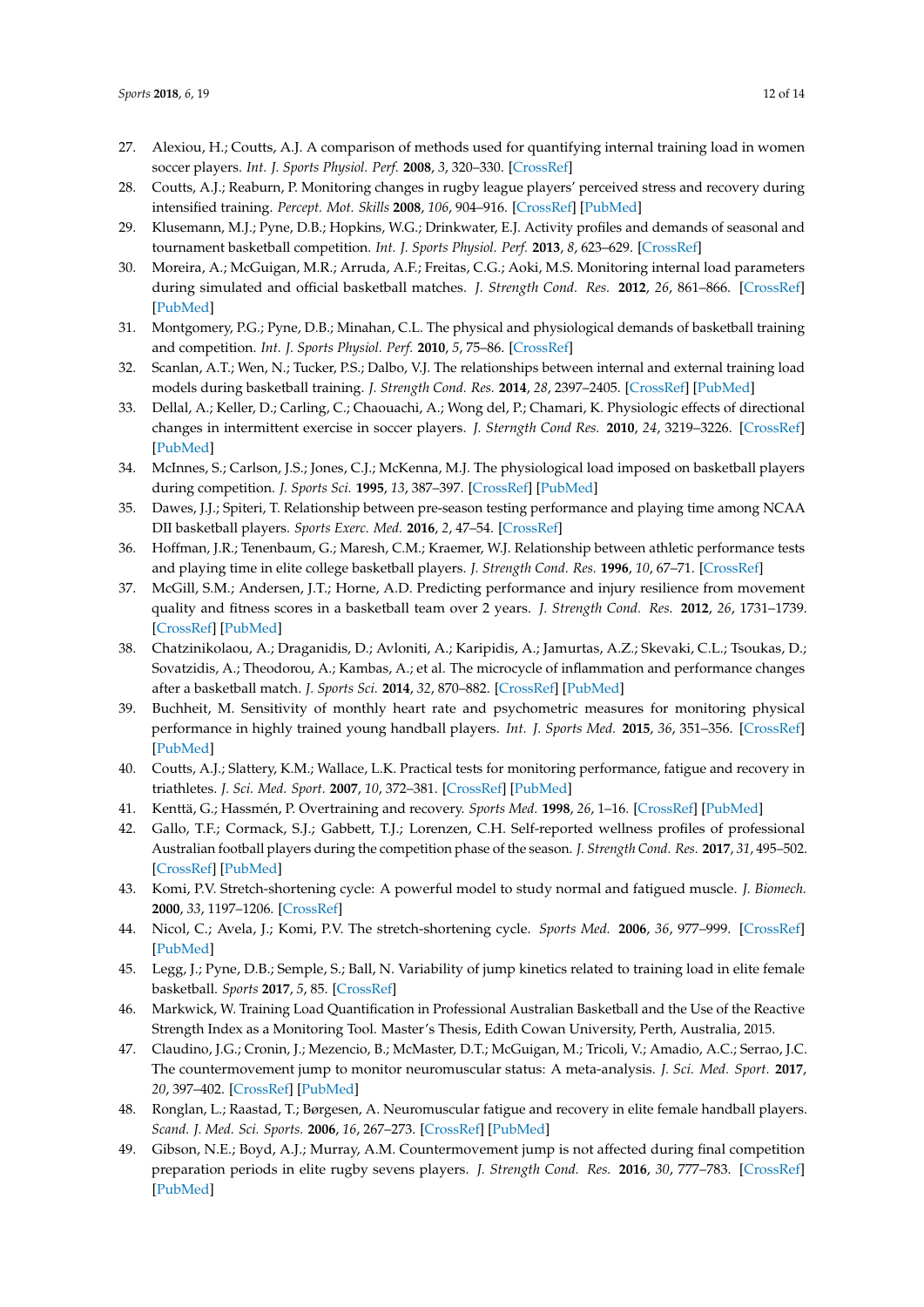- <span id="page-14-0"></span>50. Gathercole, R.; Sporer, B.; Stellingwerff, T.; Sleivert, G. Alternative countermovement-jump analysis to quantify acute neuromuscular fatigue. *Int. J. Sports Physiol. Perform.* **2015**, *10*, 84–92. [\[CrossRef\]](http://dx.doi.org/10.1123/ijspp.2013-0413) [\[PubMed\]](http://www.ncbi.nlm.nih.gov/pubmed/24912201)
- <span id="page-14-1"></span>51. Spiteri, T.; Nimphius, S.; Wolski, A.; Bird, S. Monitoring neuromuscular fatigue in female basketball players across training and game performance. *J. Aust. Strength Cond.* **2013**, *21*, 73–74.
- <span id="page-14-2"></span>52. Spiteri, T.; Nimphius, S.; Hart, N.H.; Specos, C.; Sheppard, J.M.; Newton, R.U. Contribution of strength characteristics to change of direction and agility performance in female basketball athletes. *J. Strength Cond. Res.* **2014**, *28*, 2415–2423. [\[CrossRef\]](http://dx.doi.org/10.1519/JSC.0000000000000547) [\[PubMed\]](http://www.ncbi.nlm.nih.gov/pubmed/24875426)
- <span id="page-14-3"></span>53. Achten, J.; Jeukendrup, A.E. Heart rate monitoring. *Sports Med.* **2003**, *33*, 517–538. [\[CrossRef\]](http://dx.doi.org/10.2165/00007256-200333070-00004) [\[PubMed\]](http://www.ncbi.nlm.nih.gov/pubmed/12762827)
- <span id="page-14-4"></span>54. Bosquet, L.; Merkari, S.; Arvisais, D.; Aubert, A.E. Is heart rate a convenient tool to monitor over-reaching? A systematic review of the literature. *Br. J. Sports Med.* **2008**, *42*, 709–714. [\[CrossRef\]](http://dx.doi.org/10.1136/bjsm.2007.042200) [\[PubMed\]](http://www.ncbi.nlm.nih.gov/pubmed/18308872)
- <span id="page-14-5"></span>55. Dressendorfer, R.H.; Wade, C.E.; Scaff, J.H., Jr. Increased morning heart rate in runners: A valid sign of overtraining? *Phys. Sportsmed.* **1985**, *13*, 77–86. [\[CrossRef\]](http://dx.doi.org/10.1080/00913847.1985.11708858) [\[PubMed\]](http://www.ncbi.nlm.nih.gov/pubmed/27442738)
- <span id="page-14-6"></span>56. Fry, A.C.; Kraemer, W.J.; van Borselen, F.; Lynch, J.M.; Marsit, J.L.; Roy, E.P.; Triplett, N.T.; Knuttgen, H.G. Performance decrements with high-intensity. *Med. Sci. Sports Exerc.* **1994**, *26*, 1165–1173. [\[CrossRef\]](http://dx.doi.org/10.1249/00005768-199409000-00015)
- <span id="page-14-7"></span>57. Fry, R.W.; Morton, A.R.; Keast, D. Overtraining in athletes. *Sports Med.* **1991**, *12*, 32–65. [\[CrossRef\]](http://dx.doi.org/10.2165/00007256-199112010-00004) [\[PubMed\]](http://www.ncbi.nlm.nih.gov/pubmed/1925188)
- <span id="page-14-8"></span>58. Al Haddad, H.; Laursen, P.B.; Chollet, D.; Ahmaidi, S.; Bucheit, M. Reliability of resting and postexercise heart rate measures. *Int. J. Sports Med.* **2011**, *32*, 598–605. [\[CrossRef\]](http://dx.doi.org/10.1055/s-0031-1275356) [\[PubMed\]](http://www.ncbi.nlm.nih.gov/pubmed/21574126)
- <span id="page-14-9"></span>59. Esco, M.R.; Flatt, A.A. Ultra-short-term heart rate variability indexes at rest and post-exercise in athletes: evaluating the agreement with accepted recommendations. *J. Sports Sci. Med.* **2014**, *13*, 535–541. [\[PubMed\]](http://www.ncbi.nlm.nih.gov/pubmed/25177179)
- <span id="page-14-10"></span>60. Chen, J.L.; Yeh, D.P.; Lee, J.P.; Huang, C.Y.; Lee, S.D.; Chen, C.C.; Kuo, T.B.; Kao, C.L.; Kuo, C.H. Parasympathetic nervous activity mirrors recovery status in weightlifting performance after training. *J. Strength Cond. Res.* **2011**, *25*, 1546–1552. [\[CrossRef\]](http://dx.doi.org/10.1519/JSC.0b013e3181da7858) [\[PubMed\]](http://www.ncbi.nlm.nih.gov/pubmed/21273908)
- <span id="page-14-11"></span>61. Atlaoui, D.; Pichot, V.; Lacoste, L.; Barale, F.; Lacour, J.R.; Chatard, J.C. Heart rate variability, training variation and performance in elite swimmers. *Int. J. Sports Med.* **2007**, *28*, 394–400. [\[CrossRef\]](http://dx.doi.org/10.1055/s-2006-924490) [\[PubMed\]](http://www.ncbi.nlm.nih.gov/pubmed/17111320)
- <span id="page-14-12"></span>62. Pichot, V.; Roche, F.; Gaspoz, J.M.; Barthelemy, J.C. Relation between heart rate variability and training load in middle-distance runners. *Med. Sci. Sports Exerc.* **2000**, *32*, 1729–1736. [\[CrossRef\]](http://dx.doi.org/10.1097/00005768-200010000-00011) [\[PubMed\]](http://www.ncbi.nlm.nih.gov/pubmed/11039645)
- <span id="page-14-13"></span>63. Haff, G.G.; Triplett, N.T. *Essentials of Strength Training and Conditioning*, 4th ed.; Human Kinetics: Champaigne, IL, USA, 2015; ISBN 978-1-4925-0162-6.
- <span id="page-14-14"></span>64. Hug, M.; Mullis, P.E.; Vogt, M.; Ventura, N.; Hoppeler, H. Training modalities: Over-reaching and over-training in athletes, including a study of the role of hormones. *Best Pract. Res. Clin. Endocrinol. Metab.* **2003**, *17*, 191–209. [\[CrossRef\]](http://dx.doi.org/10.1016/S1521-690X(02)00104-5)
- <span id="page-14-15"></span>65. Häkkinen, K.; Pakarinen, A.; Alen, M.; Kauhanen, H.; Komi, P.V. Daily hormonal and neuromuscular responses to intensive strength training in 1 week. *Int. J. Sports Med.* **1988**, *9*, 422–428. [\[CrossRef\]](http://dx.doi.org/10.1055/s-2007-1025044) [\[PubMed\]](http://www.ncbi.nlm.nih.gov/pubmed/3253232)
- <span id="page-14-16"></span>66. Häkkinen, K.; Pakarinen, A.; Alen, M.; Kauhanen, H.; Komi, P.V. Relationships between training volume, physical performance capacity, and serum hormone concentrations during prolonged training in elite weight lifters. *Int. J. Sports Med.* **1987**, *8*, S61–S65. [\[CrossRef\]](http://dx.doi.org/10.1055/s-2008-1025705)
- <span id="page-14-17"></span>67. Maron, M.B.; Horvath, S.M.; Wilkerson, J.E. Blood biochemical alterations during recovery from competitive marathon running. *Eur. J. Appl. Physiol.* **1977**, *36*, 231–238. [\[CrossRef\]](http://dx.doi.org/10.1007/BF00423048)
- <span id="page-14-18"></span>68. Cormack, S.J.; Newton, R.U.; McGuigan, M. Neuromuscular and endocrine responses of elite players to an Australian rules football match. *Int. J. Sports Physiol. Perform.* **2008**, *3*, 359–374. [\[CrossRef\]](http://dx.doi.org/10.1123/ijspp.3.3.359) [\[PubMed\]](http://www.ncbi.nlm.nih.gov/pubmed/19211947)
- <span id="page-14-19"></span>69. Banfi, G.; Marinelli, M.; Roi, G.S.; Agape, V. Usefulness of free testosterone/cortisol ratio during a season of elite speed skating athletes. *Int. J. Sports Med.* **1993**, *14*, 373–379. [\[CrossRef\]](http://dx.doi.org/10.1055/s-2007-1021195) [\[PubMed\]](http://www.ncbi.nlm.nih.gov/pubmed/8244603)
- <span id="page-14-20"></span>70. Schelling, X.; Calleja-Gonzalez, J.; Torres-Rinda, L.; Terrados, N. Using testosterone and cortisol as biomarker for training individualization in elite basketball: A 4-year follow-up study. *J. Strength Cond. Res.* **2015**, *29*, 368–378. [\[CrossRef\]](http://dx.doi.org/10.1519/JSC.0000000000000642) [\[PubMed\]](http://www.ncbi.nlm.nih.gov/pubmed/25144130)
- <span id="page-14-21"></span>71. Hoffman, J.R.; Epstein, S.; Yarom, Y.; Einbinder, M. Hormonal and biochemical changes in elite basketball players during a 4-week training camp. *J. Strength Cond. Res.* **1999**, *13*, 280–285. [\[CrossRef\]](http://dx.doi.org/10.1519/00124278-199908000-00017)
- <span id="page-14-22"></span>72. Montgomery, P.G.; Pyne, D.B.; Cox, A.J.; Hopkins, W.G.; Minahan, C.L.; Hunt, P.H. Muscle damage, inflammation, and recovery interventions during a 3-day basketball tournament. *Eur. J. Sports Sci.* **2008**, *8*, 241–250. [\[CrossRef\]](http://dx.doi.org/10.1080/17461390802251844)
- <span id="page-14-23"></span>73. Coutts, A.; Reaburn, P.; Piva, T.J.; Murphy, A. Changes in selected biochemical, muscular strength, power, and endurance measures during deliberate overreaching and tapering in rugby league players. *Int. J. Sports Med.* **2007**, *28*, 116–124. [\[CrossRef\]](http://dx.doi.org/10.1055/s-2006-924145) [\[PubMed\]](http://www.ncbi.nlm.nih.gov/pubmed/16835824)